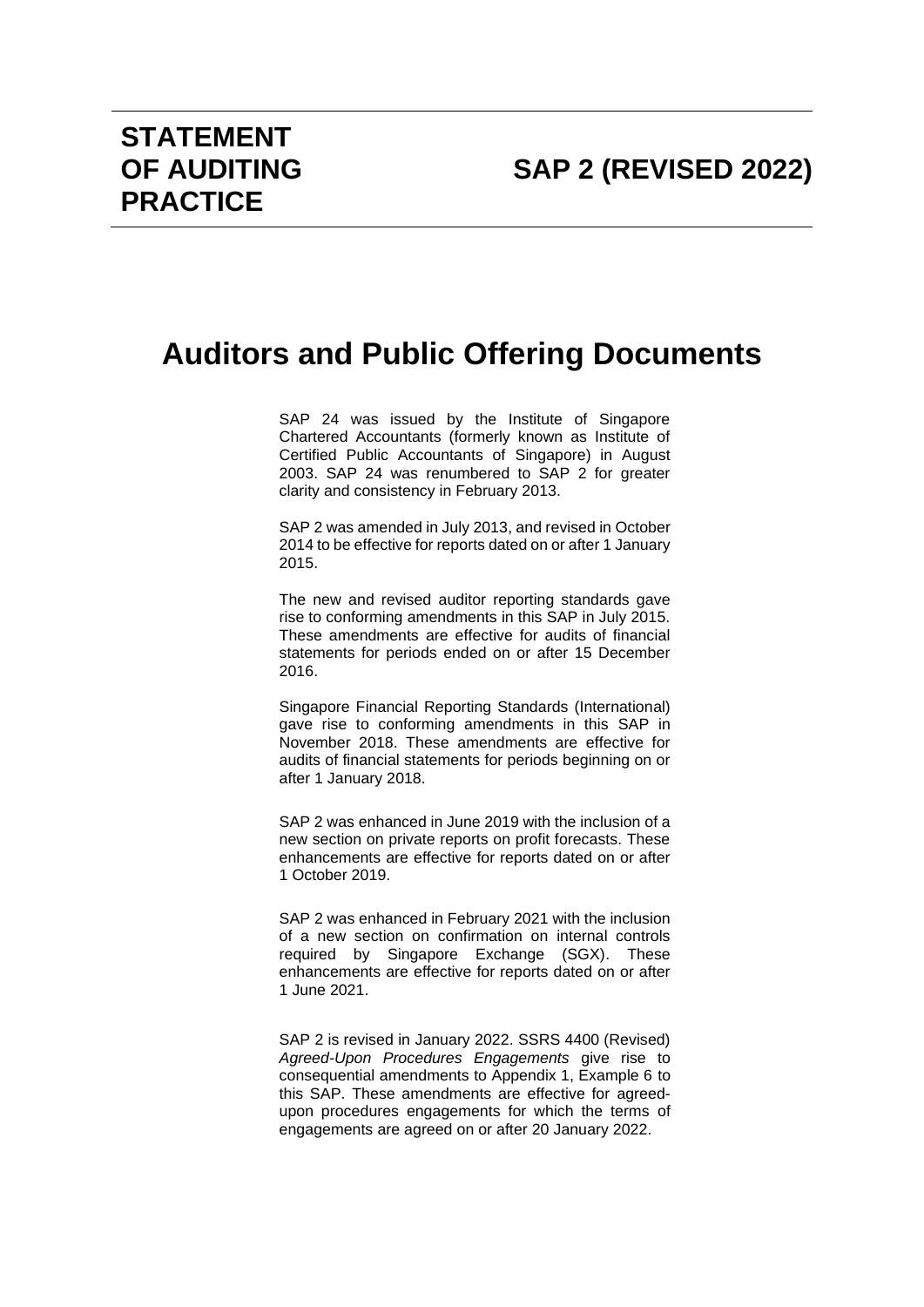# **CONTENTS**

|                                                                                            |                                                                                                                                                                                                                                                                                                                                                                                                                                                                                                                                                                                                                 | Paragraphs |  |
|--------------------------------------------------------------------------------------------|-----------------------------------------------------------------------------------------------------------------------------------------------------------------------------------------------------------------------------------------------------------------------------------------------------------------------------------------------------------------------------------------------------------------------------------------------------------------------------------------------------------------------------------------------------------------------------------------------------------------|------------|--|
| Introduction                                                                               |                                                                                                                                                                                                                                                                                                                                                                                                                                                                                                                                                                                                                 | $1 - 3$    |  |
| Definitions                                                                                |                                                                                                                                                                                                                                                                                                                                                                                                                                                                                                                                                                                                                 | 4          |  |
| Prospectuses                                                                               |                                                                                                                                                                                                                                                                                                                                                                                                                                                                                                                                                                                                                 | $5-6$      |  |
| <b>Audited Financial Statements</b>                                                        |                                                                                                                                                                                                                                                                                                                                                                                                                                                                                                                                                                                                                 |            |  |
| Interim Financial Information                                                              |                                                                                                                                                                                                                                                                                                                                                                                                                                                                                                                                                                                                                 |            |  |
| $16 - 18$<br>Financial Statements Re-Stated to Approved GAAP                               |                                                                                                                                                                                                                                                                                                                                                                                                                                                                                                                                                                                                                 |            |  |
| Communications between Predecessor Auditor, Current Auditor and Reporting Auditor<br>19-28 |                                                                                                                                                                                                                                                                                                                                                                                                                                                                                                                                                                                                                 |            |  |
| <b>Public Reports on Profit Forecasts</b><br>29-33                                         |                                                                                                                                                                                                                                                                                                                                                                                                                                                                                                                                                                                                                 |            |  |
| 34-42<br><b>Private Reports on Profit Forecasts</b>                                        |                                                                                                                                                                                                                                                                                                                                                                                                                                                                                                                                                                                                                 |            |  |
| Letters of Consent                                                                         |                                                                                                                                                                                                                                                                                                                                                                                                                                                                                                                                                                                                                 |            |  |
| Comfort Letters and Due Diligence Meetings on Financial and Non-financial Information      |                                                                                                                                                                                                                                                                                                                                                                                                                                                                                                                                                                                                                 |            |  |
| Confirmation on Internal Controls Required by SGX<br>49-52                                 |                                                                                                                                                                                                                                                                                                                                                                                                                                                                                                                                                                                                                 |            |  |
| Appendix 1 - Example Reports                                                               | Example 1: Independent auditor's report on the consolidated (or "combined", as<br>appropriate) financial statements for the 3 most recent completed financial<br>years<br>Example 2: Report on review of interim financial statements<br>Example 3: Report on prospective financial information where reporting auditor reviews<br>the basis of assumptions, calculations and accounting policies<br>Example 4: Report on GAAP re-statement<br>Example 5: Sample letter of consent<br>Example 6: Report on prospective financial information (whereby the profit forecast is not<br>included in the prospectus) |            |  |
|                                                                                            | Example 7: Confirmation on internal controls in relation to SGX Listing Rule 246(9)                                                                                                                                                                                                                                                                                                                                                                                                                                                                                                                             |            |  |

Appendix 2 - Audit Procedures Relating to Public Offering Documents

Appendix 3 - Considerations Relating to Re-audits of Prior Years' Financial Statements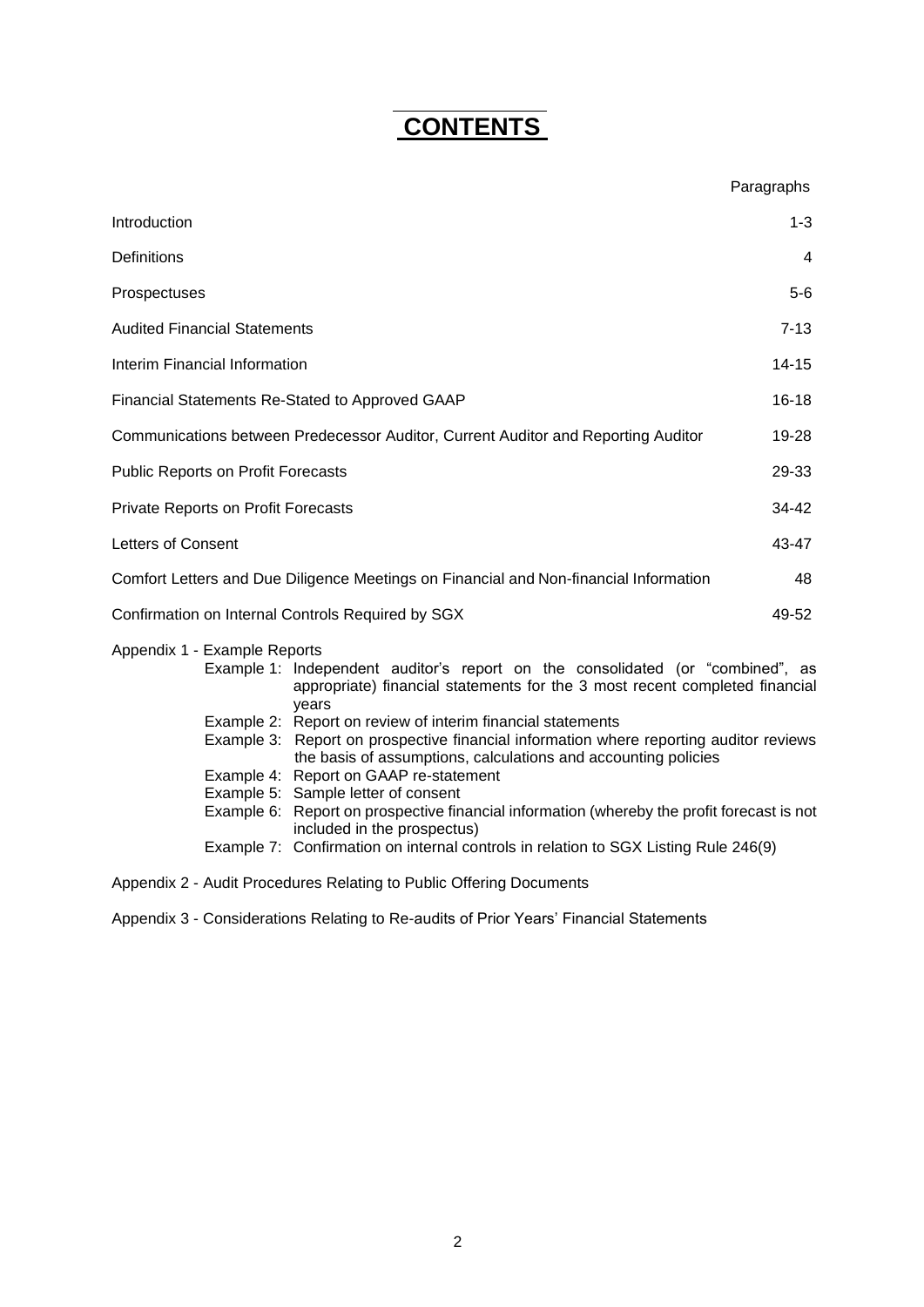# **STATEMENT OF AUDITING PRACTICE**

# **SAP 2 (REVISED 2022)**

## <span id="page-2-0"></span>**Introduction**

- 1. The purpose of this statement is to provide guidance on the general principles governing engagements in the context of public offering documents. For avoidance of doubt, in addition to offers of listed shares, this SAP also applies to offers of securities that require a prospectus under the Securities and Futures Act (Cap. 289) (SFA), which includes offers of unlisted shares, units in business trust and debentures. There is a wide range of roles and activities that may be undertaken by auditors in the context of such engagements, many of which will involve them in issuing a report. In some cases, their report will be included in the public offering documents and published; in others, the report will be a private document with restricted circulation.
- 2. The guidance issued should be read in conjunction with Singapore Standards on Auditing (SSAs), Singapore Standards on Review Engagements (SSREs), Singapore Standards on Assurance Engagements (SSAEs), Singapore Standards on Related Services (SSRSs), other related Statements of Auditing Practice (SAPs) and Audit Guidance Statements (AGSs), relevant legislation and regulations. The auditor should be familiar with these regulations, including those that govern the minimum contents of the particular type of document of which his report will form a part.
- 3. This statement establishes generic matters of principle rather than details of statutory, regulatory and stock exchange requirements. It does not purport to be a comprehensive guide on the roles and responsibilities of the auditor engaged as a professional in a public offering exercise.

## <span id="page-2-1"></span>**Definitions**

- 4. In this Statement, unless the contrary intention appears, the terms have meanings asfollows:
	- *Auditor* As defined in the SFA, means a public accountant who is registered or deemed to be registered under the Accountants Act (Cap. 2) and, in Divisions 1 and 1A of Part XIII, when used in relation to an entity not being a company, includes (a) a person who is duly registered, licensed, approved or otherwise authorised to practise as an auditor (such practice to include the issue of any opinion, report or other document on the audit of any financial statement) under the laws of the place where the entity is formed or constituted; or under the laws of the place of his practice, if the auditing standards that are or will be applied to the financial statements of the entity are auditing standards commonlyapplied in that place, or international auditing standards (by whatever name called); or (b) such other person as may be approved by the Monetary Authority of Singapore (MAS) in any particular case to be an auditor for such entity.
		- *Financial statements* The statements of financial position, income statements, statements of comprehensive income, statements of cash flows, statement of changes in equity, notes and other statements and explanatory material which are identified as being part of the financial statements.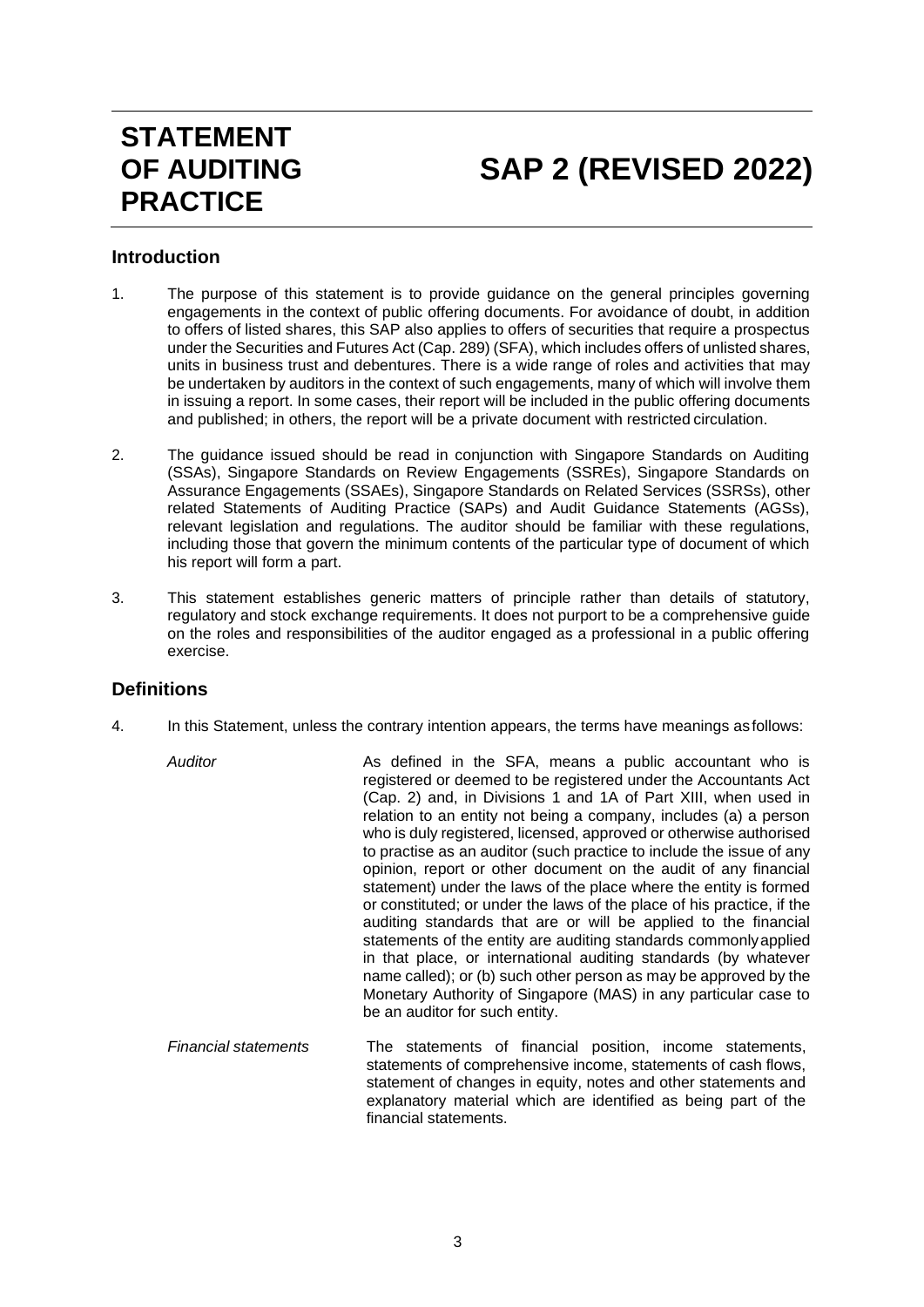| <i>Issuer</i>                    | A company or undertaking, any of whose securities is, or is<br>proposed to be, the subject of an offer. Securities include: equity<br>securities, debt securities, or investment funds.                                                                                                                                              |
|----------------------------------|--------------------------------------------------------------------------------------------------------------------------------------------------------------------------------------------------------------------------------------------------------------------------------------------------------------------------------------|
| Predecessor auditor              | An auditor who was previously the auditor of an issuer and who<br>has been replaced by another auditor.                                                                                                                                                                                                                              |
| <b>Public Offering Documents</b> | A generic term defined as: 'Any document issued by an entity<br>pursuant to statutory or regulatory requirements relating to shares<br>or debentures on which it is intended that a third party should<br>make an investment decision, including a prospectus, listing<br>particulars, circular to shareholders or similar document. |
| Reporting auditor                | An auditor engaged to prepare report(s) for inclusion in, or in<br>connection with, a prospectus                                                                                                                                                                                                                                     |

## <span id="page-3-0"></span>**Prospectuses**

- 5. A prospectus has the same meaning as in Section 239(1) (under Part XIII, Offers of Investments, Division 1 – Securities and Securities-based Derivatives Contracts) of the SFA. It is also useful to note that Rule 407 of the Singapore Exchange Catalist Listing Rules, the definition of "prospectus" is incorporated by reference to also mean a reference to offer document to be issued by an issuer seeing a listing on Catalist. The basic form and content of prospectuses are determined by the SFA, the Securities and Futures (Offers of Investments) (Securities and Securities-based Derivatives Contracts) Regulations 2018 (SFR) and other laws, rules or regulations that may be enacted from time to time and, where securities are to be listed, the Singapore Exchange (SGX) Listing Rules.
- 6. A prospectus should contain all the information required by Section 243 of the SFA. Section 243 includes an overriding requirement that the prospectus shall contain all the information that investors and their professional advisers would reasonably require to make an informed assessment of the offering.

## <span id="page-3-1"></span>**Audited Financial Statements**

- 7. The requirements to include annual audited financial statements in an equity securities offer prospectus are set out in the section "Audited Financial Information" in Part 9 of the Fifth Schedule of the SFR, which include the following:
	- In a case where the issuer or any other entity in the group has acquired a common control entity, business or business trust between the beginning of the period comprising the 3 most recently completed financial years and the date of the registration of prospectus, the prospectus should include:
		- $\circ$  the annual audited (consolidated/combined, if the issuer is a holding company) financial statements for the 3 most recently completed financial years; *or*
		- o *where neither the issuer nor any other entity in the group has been in existence for at least* 3 completed financial years and no common control entity, business or business trust has been held and controlled, whether directly or indirectly, by a person who controls the relevant corporation as at the end of the earliest of the 3 most recently completed financial years, the prospectus should include the annual (consolidated/combined, if the issuer is a holding company) financial statements for each financial year beginning with the financial year in which the issuer or any other entity in the group came into existence, or any of the common control entities, businesses, or business trusts was first held and controlled by a person who controls the issuer, which ever is earlier*; or*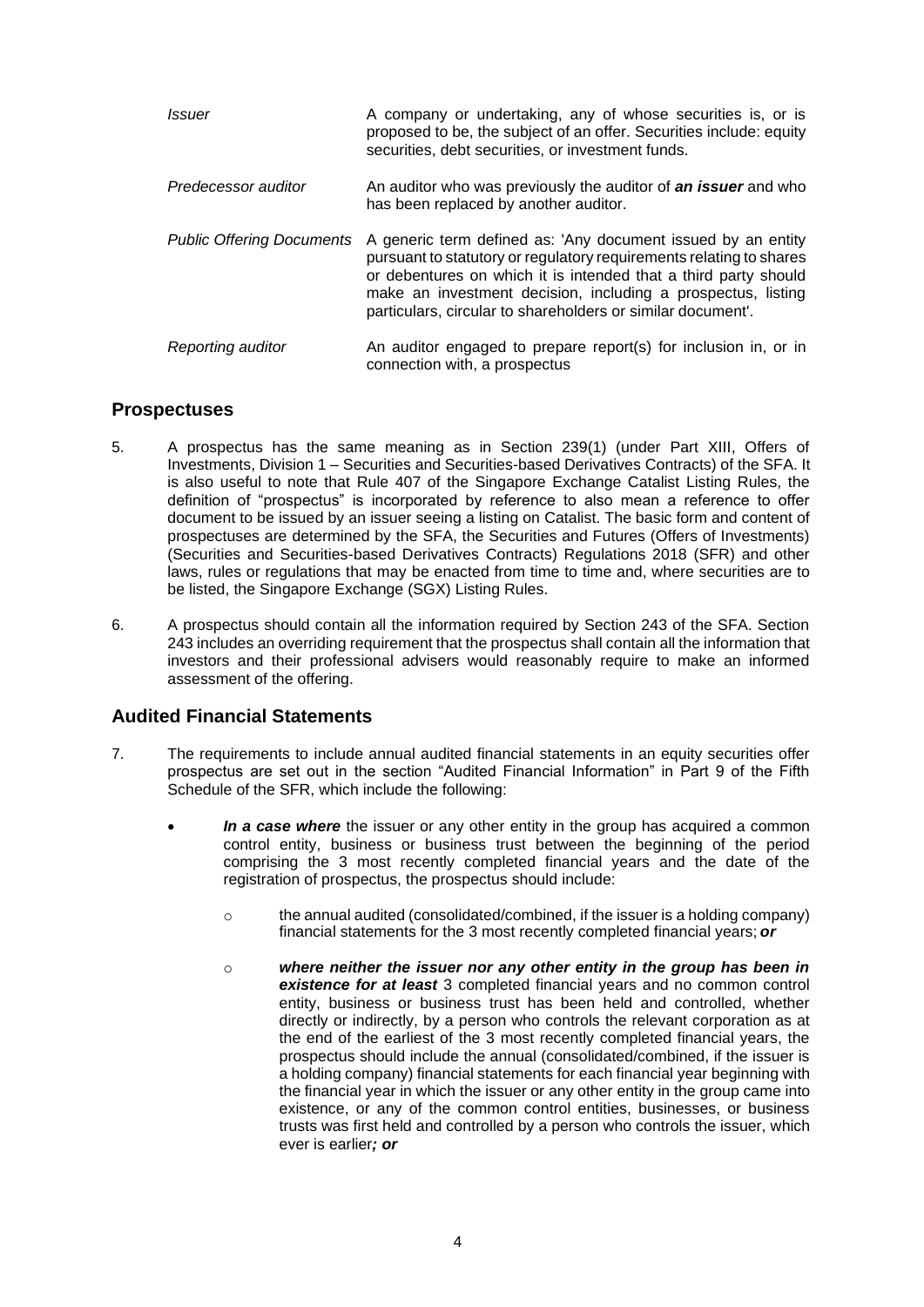- In any other case, the prospectus should include the annual consolidated financial statements for the 3 most recently completed financial years or where the issuer has been in existence for less than 3 completed financial years, for each of the financial years during which it has been in existence.
- 8. Sometimes, there may also have been significant changes in the group structure of the issuer during the relevant 3 years, and, in that case, the following guidance is relevant for the purpose of meeting the above requirement of the SFR:
	- Acquisition where consolidated financial statements are not available

There may be cases where the entities to be reported on have audited financial statements, but where consolidated financial statements do not exist. This may arise, for example, where the issuer is an intermediate parent of a sub-group which was exempt from the requirement to prepare consolidated financial statements, or where there is an acquisition of companies under common ownership but which were not constituted as a legal sub-group.

Where there has been a legal sub-group, it would usually be appropriate, for ease of analysis and comprehension, for the financial statements of the subsidiaries to be consolidated into the financial statements of the parent company. For this purpose, specially prepared consolidated financial statements may be compiled by the relevant entity, which may be subject to audit and reported upon.

**Restructuring** 

Groups of companies with existing businesses may be restructured just before a public offering. Where the restructuring involves companies or businesses under common control, the financial information will normally be presented on a combined or aggregated basis, as if the group had always existed.

Guidance on the accounting treatment for "combined financial statements" arising from the above scenario can be found in Recommended Accounting Practice (RAP) 12 "Merger Accounting for Common Control Combinations for financial statements prepared under Part 9 of the Fifth Schedule to the Securities and Futures (Offers of Investments) (Securities and Securities-based Derivatives Contracts) Regulations 2018".

- 9. The current legislation and regulations allow issuers to present the audited historical financial statements for the 3 years as they were issued. Since the audited historical financial statements would not have been presented as one set, it may be appropriate to present a summary of the 3 years' financial information in a table. The summary of historical financial information sets out financial information that had previously been included in the audited financial statements and is appropriate presentation where there are no significant adjustments arising from changes in accounting bases/policies or from subsequent events. Since the underlying financial statements had been audited and are accompanied by auditors' reports for each of the 3 years, the summary of the 3 years' financial information in a table need not be accompanied by any auditors' report.
- 10. When it is deemed to be necessary, the reporting auditor may be asked to perform a re-audit when the 3 years' audited financial statements are presented as one set. This would typically occur where there has been a change in accounting policy in a later year. The reporting auditor needs to be aware that he takes responsibility for the 3 years audited financial statements presented as one set. It is not always possible to perform a re-audit as he may not be able to obtain the audit evidence he needs. For guidance on other considerations relating to re-audits of prior year's financial statements, refer to Appendix 3. Format of an auditor's report by the reporting auditor is set out in Appendix 1 Example 1.
- 11. In accordance with paragraph 8 of Part 9 of the Fifth Schedule to the SFR, each of the annual audited financial statements included in the prospectus should be prepared or re-stated in accordance with the Singapore Financial Reporting Standards (International) (SFR(I)s), the International Financial Reporting Standards (IFRSs) or the US Generally Accepted Accounting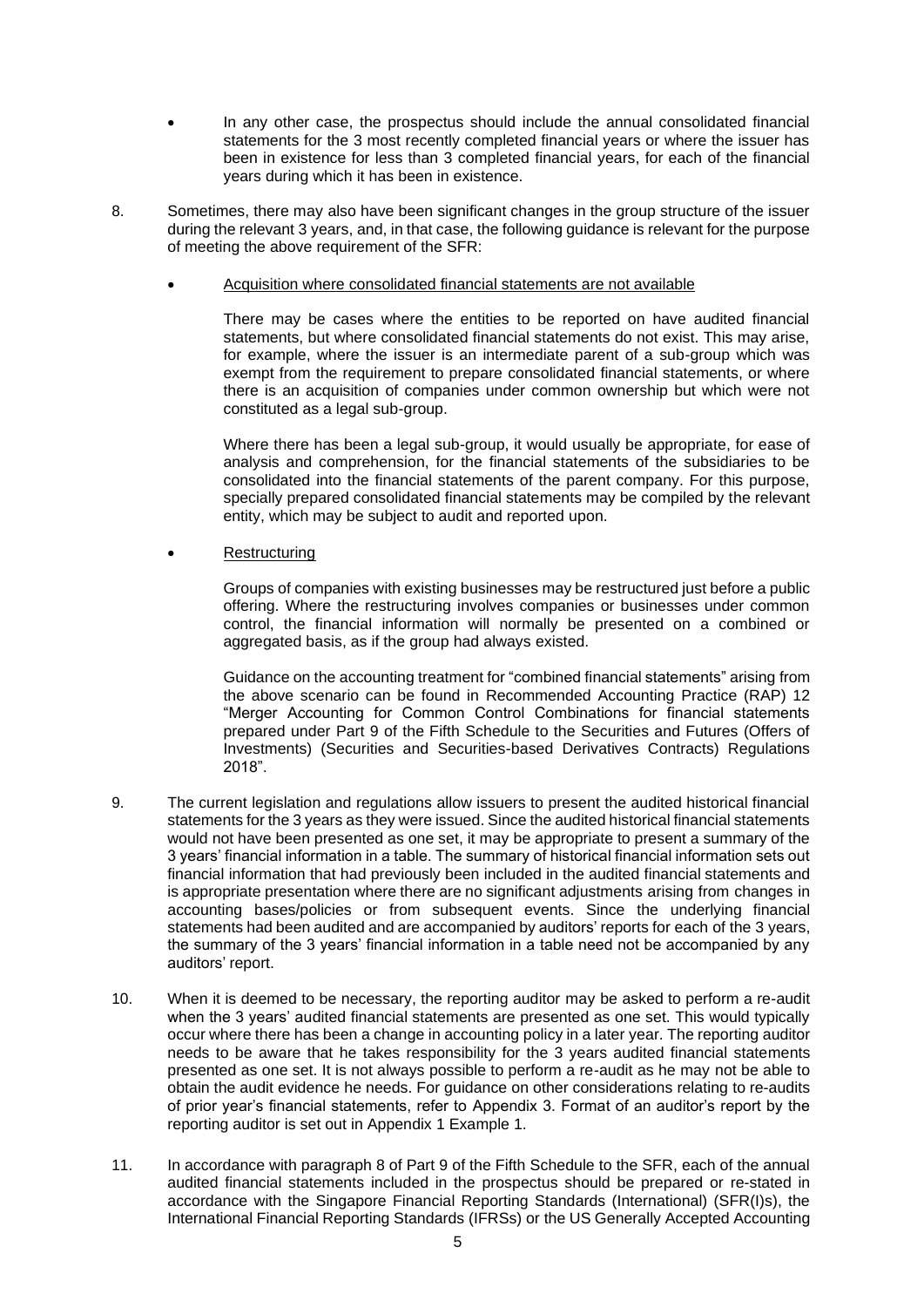Principles (US GAAP). Where the annual financial statements are not prepared in accordance with SFR(I)s<sup>1</sup>, IFRSs or US GAAP ("approved GAAP"), they must be:

- restated in accordance with any of the approved GAAP;
- if no material adjustments are required to re-state the annual financial statements in accordance with any of the approved GAAP, accompanied by an opinion from the auditors that this is so; or
- prepared in accordance with such other body of accounting standards as may be approved in any particular case by the MAS.

The requirements and guidance for re-statement are detailed in paragraphs 16 to 18.

- 12. In accordance with paragraph 11 of Part 9 of the Fifth Schedule to the SFR, each of the annual audited financial statements (or underlying financial statements in the case of re-statement) included in the prospectus should be audited in accordance with:
	- the Singapore Standards on Auditing (SSAs), the International Standards on Auditing (ISAs), or US Generally Accepted Auditing Standards (US GAAS) ["approved GAAS"];
	- any body of auditing standards which is not materially different from the approved GAAS to the extent applicable to the audit of annual financial statements; or
	- such other body of auditing standards as may be approved by the MAS.

Where the annual financial statements (or underlying financial statements in the case of restatement) are audited in accordance with any other body of auditing standards which is not materially different from the approved GAAS, the prospectus should include an opinion from the auditors that there are no material differences between the body of auditing standards adopted in the audit of those financial statements and the approved GAAS to the extent applicable to the audit of those financial statements.

13. Auditors should carefully consider the risks of giving an opinion on GAAP and GAAS differences, especially when the existing framework adopted by the issuer does not contain as much detailed guidance as the approved GAAP and approved GAAS.

## <span id="page-5-0"></span>**Interim Financial Information**

- 14. In accordance with SFR, if the date of lodgement of prospectus is more than 6 months after the end of the most recently completed financial year for which audited financial statements have been prepared, the issuer is required to present interim financial statements, which should be accompanied by a report from the reporting auditors. The period to be covered by the interim financial statements and whether the interim financial statements are subject to a review or an audit, depend on the period lapsed since the end of the most recently completed financial year for which audited financial statements were prepared, to the date of lodgement. For detailed guidance, refer to the section on "Interim Financial Information" in Part 9 of the Fifth Schedule to the SFR.
- 15. Where a review conclusion is required of the reporting auditor who also audits the annual financial statements, guidance can be found in SSRE 2410 "Review of Interim Financial Information Performed by the Independent Auditor of the Entity" and is not dealt with in this statement. (Format of a review report by the reporting auditors is set out in Appendix 1 Example 2.)

Please refer to paragraph 9 of Part 9 of the Fifth Schedule to the SFR for the transitional relief from prospectus disclosure requirements (effective 1 January 2018) to prepare financial statements in accordance with the SFRS(I)s.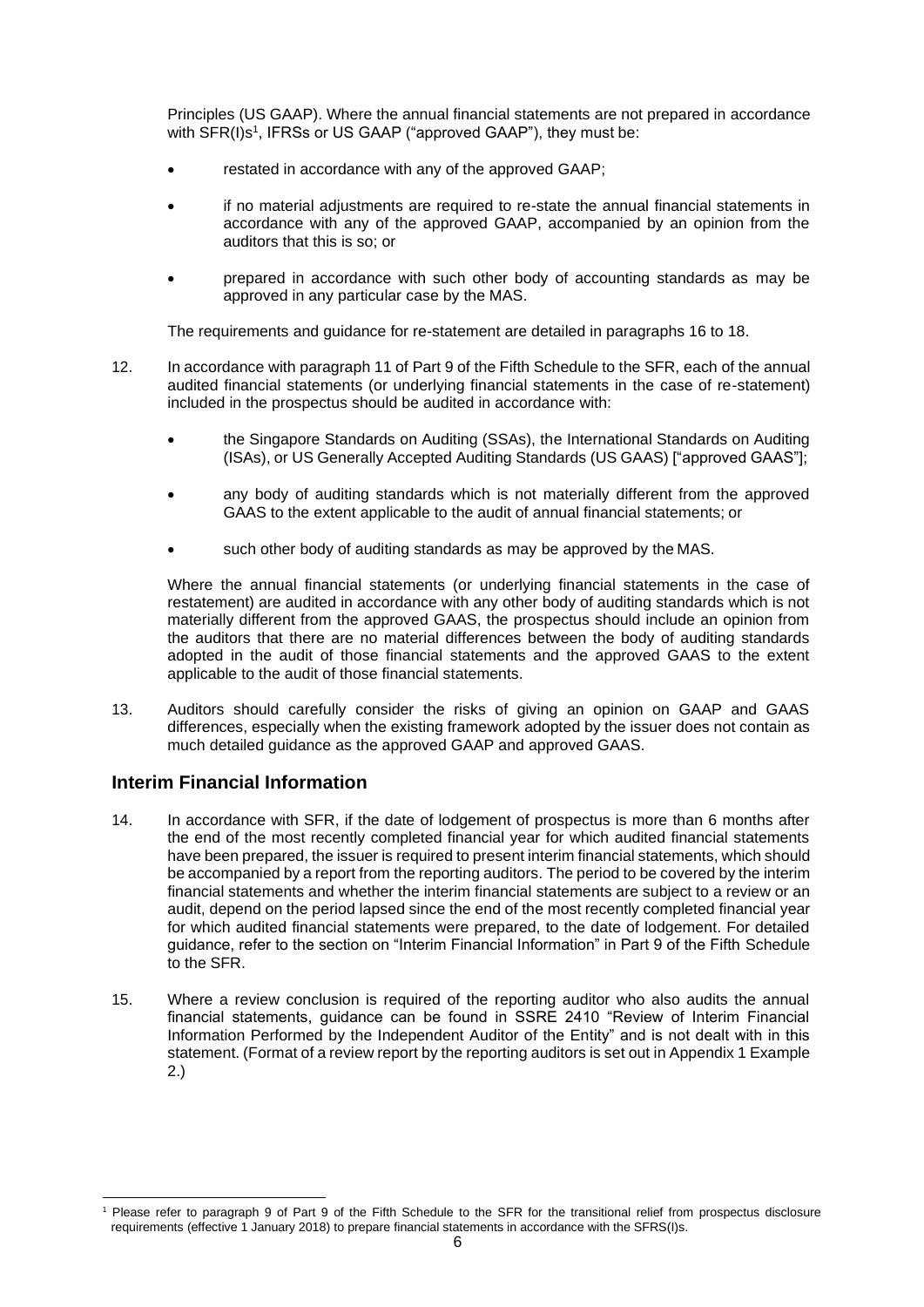## **Financial Statements Re-Stated to Approved GAAP**

- 16. The SFR requires the auditor to express a conclusion that nothing came to their attention that caused them to believe that the re-stated annual financial statements had not been properly re-stated in all material aspects in accordance with an approved GAAP basis. When an auditor expresses this conclusion, there is a high risk of misunderstanding on the scope of his work. Therefore, the auditor should ensure that he does not express any opinion on the re-stated financial statements per se. His report should include an appropriate disclaimer of opinion to the effect that he has not audited or reviewed the re-stated financial statements reported on. In addition, the auditor should consider whether the re-stated financial statements contain adequate disclosure to the effect that the auditor did not audit or review the original or re-stated financial statements. (Refer to Appendix 1 Example 4 for a sample auditors' report.)
- 17. In reporting on re-stated financial statements, the reporting auditor should, as a minimum, carry out the following work:
	- (a) read the financial statements for obvious material misstatements and ensure that each page of the re-stated financial statements be clearly and conspicuously marked as unaudited;
	- (b) discuss with management to obtain an understanding of the business and the financial position and performance of the issuer for the financial years under review;
	- (c) discuss with management to obtain an understanding of the re-statement procedures applied and the decisions made by management in identifying, quantifying and making the re-statement adjustments;
	- (d) ascertain whether accounting policies have been applied consistently for the different financial periods being reported on and the additional disclosures required by regulations (for example, statement of reconciliation) are included; and
	- (e) obtain letter of representation from management for the preparation of re-stated financial statements.
- 18. Where financial statements are re-stated under a different comprehensive basis of accounting, such re-stated financial statements should comply with all the accounting and disclosure requirements of the adopted comprehensive basis of accounting. Where an audit opinion is issued on these re-stated financial statements, auditing standards relevant to auditor's reports on financial statements apply. However, as highlighted in paragraph 12 above, the auditor should consider carefully the risks involved in interpreting GAAP differences.

#### <span id="page-6-0"></span>**Communications Between Predecessor Auditor, Current Auditor and Reporting Auditor**

- 19. On changes in appointment, a reporting auditor should comply with the Code of Professional Conduct and Ethics and relevant Singapore Standards on Auditing, such as SSA 510: "Initial Audit Engagements - Opening Balances".
- 20. A reporting auditor should not accept an engagement until he has communicated with and made appropriate inquiries of the predecessor or current auditor.
- 21. The initiative for communicating rests with the reporting auditor. The communication may be written and/or oral. The predecessor or current auditor and the reporting auditor should hold in confidence information obtained from each other. This obligation applies whether or not the reporting auditor accepts the engagement.
- 22. Making enquiries of the predecessor or current auditor is a necessary procedure because the predecessor or current auditor may be able to provide information that will assist the reporting auditor in determining whether to accept the engagement. The reporting auditor should bear in mind that, among other things, the predecessor or current auditor and the client may have disagreed about accounting principles, auditing procedures, or similarly significant matters. If a letter of consent is required from the predecessor or current auditor for inclusion of their report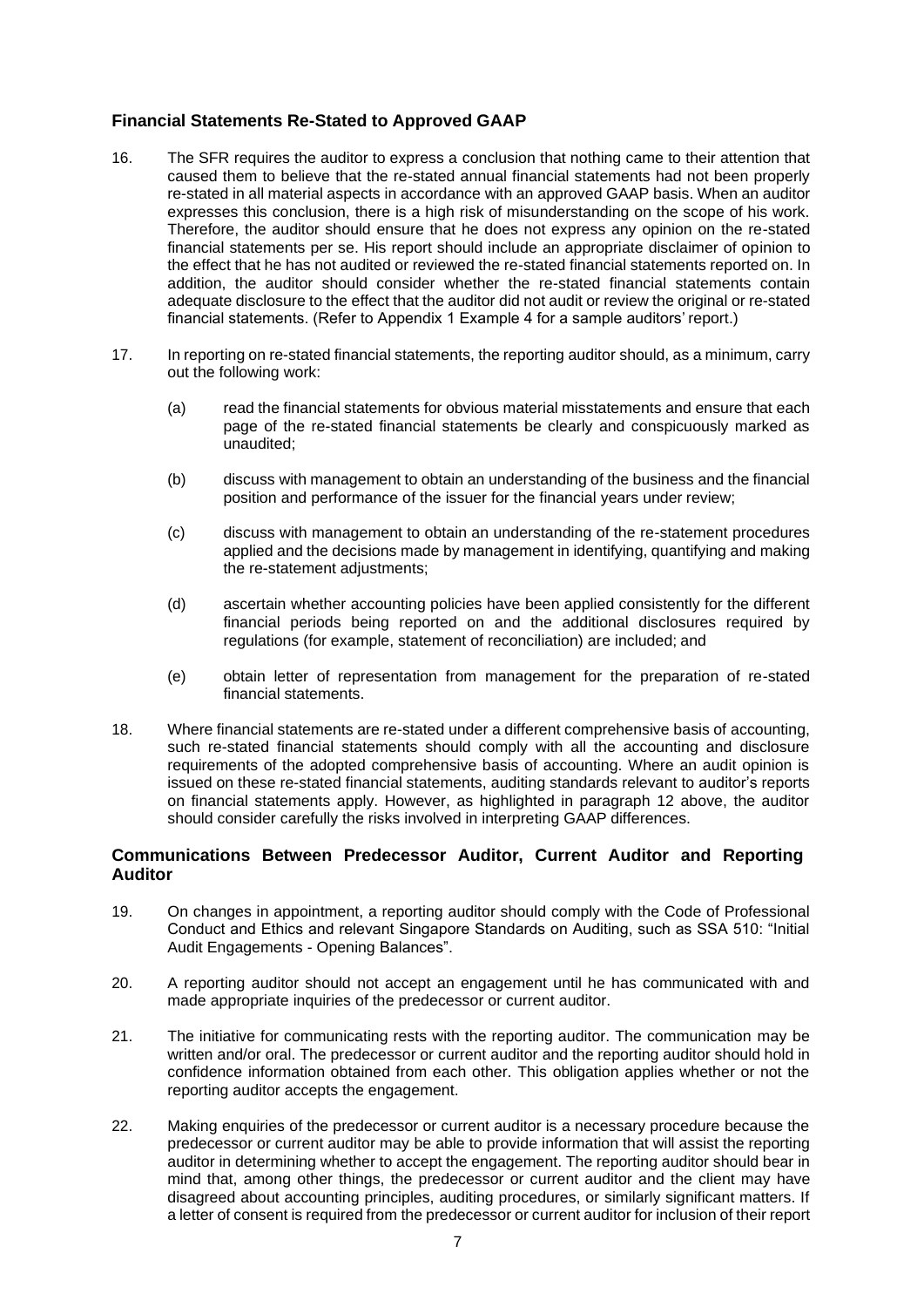in the prospectus, the reporting auditor should discuss this matter with the prospective client before accepting the engagement.

- 23. The reporting auditor should request permission from the prospective client to make an enquiry of the predecessor or current auditor prior to final acceptance of the engagement. Except as permitted by the ACRA Rules, an auditor is precluded from disclosing confidential information obtained in the course of an engagement unless the client specifically consents. Thus, the reporting auditor should ask the prospective client to authorise the predecessor or current auditor to respond fully to the reporting auditor's enquiries. If a prospective client refuses to permit the predecessor or current auditor to respond, or limits the response, the reporting auditor should inquire as to the reasons and consider the implications of that refusal in deciding whether to accept the engagement.
- 24. The reporting auditor should request that the client authorise the predecessor or current auditor to allow a review of the predecessor or current auditor's working papers. The predecessor auditor may wish to request a consent and acknowledgement letter from the client to document this authorisation in an effort to reduce misunderstandings about the scope of the communications being authorised. It is customary in such circumstances for the predecessor or current auditor to make himself or herself available to the reporting auditor and make available for review certain of the working papers.
- 25. The predecessor or current auditor should determine which working papers are to be made available for review and which may be copied. The predecessor or current auditor should ordinarily permit the reporting auditor to review working papers, including documentation of planning, internal control, audit results, and other matters of continuing accounting and auditing significance, such as the working paper analysis of accounts on the statement of financial position, and those relating to contingencies.
- 26. The predecessor or current auditor should reach an understanding with the reporting auditor as to the use of the working papers. The extent, if any, to which a predecessor or current auditor permits access to the working papers, is a matter of judgement.
- 27. In the event that the predecessor or current auditor does not make available the working papers for review by the reporting auditor or limits the access of the working papers to the reporting auditor, it is the responsibility of the reporting auditor to obtain sufficient appropriate audit evidence through other means in accordance with SSA 510, and, if sufficient audit evidence cannot be obtained, consideration is given to the effect on the reporting auditor's opinion.
- 28. The reporting auditor's review of the predecessor or current auditor's working papers may affect the nature, timing, and extent of the reporting auditor's procedures with respect to the opening balances and consistency of accounting principles. However, the nature, timing, and extent of audit work performed and the conclusion reached in both these areas are solely the responsibility of the reporting auditor.

#### <span id="page-7-0"></span>**Public Reports on Profit Forecasts**

29. Where the profit forecast is included in a public offering document, Part 6 of the Fifth Schedule to SFR requires a statement by a reporting auditor as to whether the profit forecast has been properly prepared on the basis of the assumptions stated in the profit forecast, is consistent with the accounting policies adopted by the issuer and is presented in accordance with the accounting standards adopted by the issuer in the preparation of its financial statements. In addition, Part 6 of the Fifth Schedule to SFR also requires a statement by a reporting auditor, prepared on the basis of the auditor's examination of the evidence supporting the assumptions and in accordance with the Singapore Standards on Auditing or such other auditing standards, to the effect that no matter has come to the auditor's attention which gives the auditor reason to believe that the assumptions do not provide reasonable grounds for the profit forecast.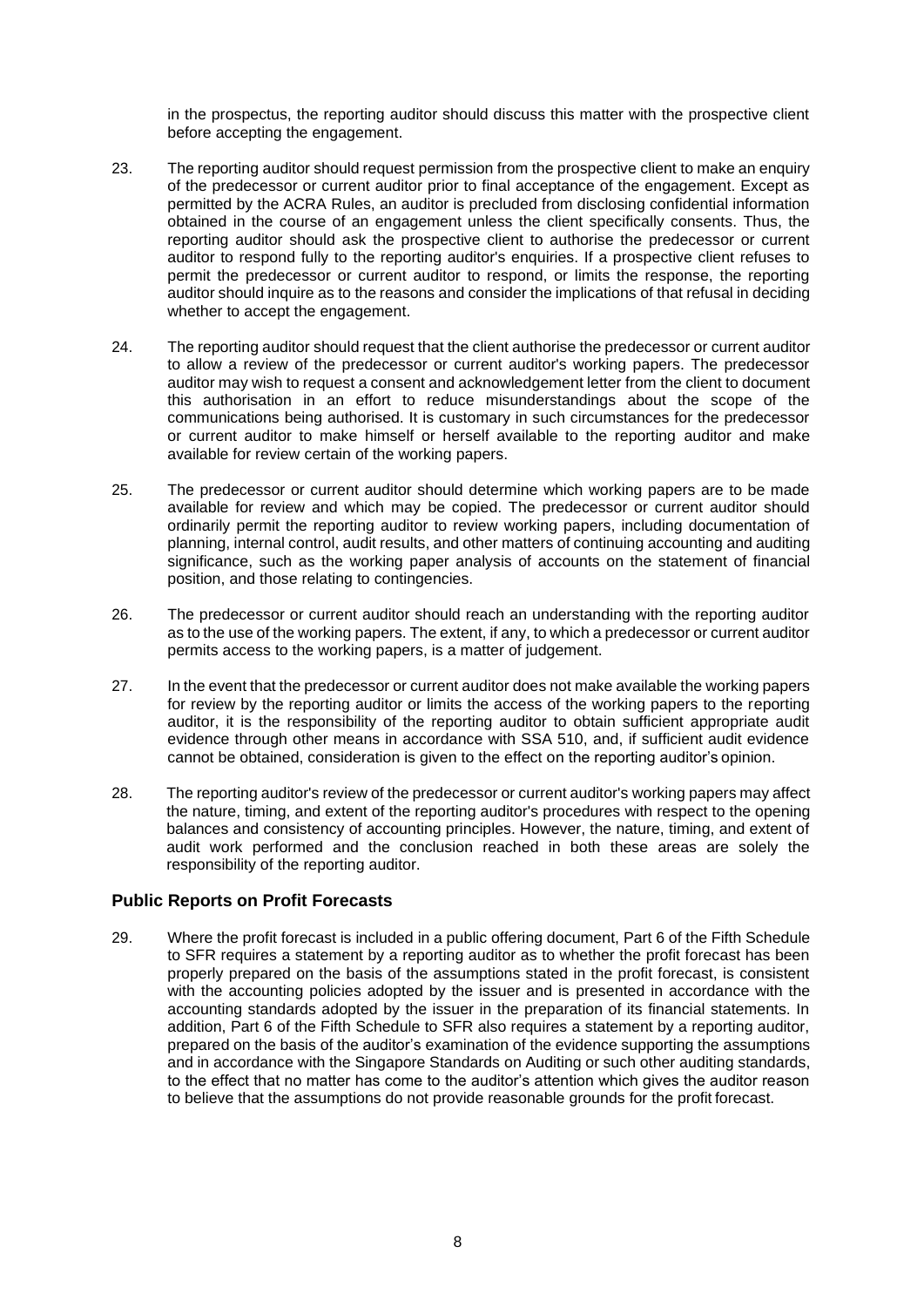- 30. As mentioned in paragraph 5 of this statement, the basic form and content of prospectuses are determined by the SFA, SFR and other laws, rules or regulations that may be enacted from time to time and, where securities are to be listed, the SGX Listing Rules. The question of whether to include a profit forecast in a prospectus is essentially a commercial one for the issuer and its advisers to decide. Profit forecasts are typically included in prospectuses from industries such as Real Estate Investment Trust (REIT) and Business Trust (BT).
- 31. Where a profit forecast is included in a public offering document, a reporting auditor is normally required to examine and prepare a separate report on the accounting policies and calculations used in the forecast. The reporting auditor may also be required to report on the basis of assumptions used in the preparation of a profit forecast. Guidance on this subject is given in SSAE 3400: "The Examination of Prospective Financial Information" and is not dealt with in this statement. (Format of a report by the reporting auditors is set out in Appendix 1, Example 3). Where the relevant laws, rules and regulations require reports by an "auditor" or an "expert", the reporting auditor should be cognisant of the risks and responsibilities of being associated as an "auditor". When the "expert" issues an opinion he disagrees with, the reporting auditor should consider whether it is appropriate to consent to the issue of his own report and whether his own report together with the "expert's" report could be misleading if read together. Any report issued in accordance with SSAE 3400: "The Examination of Prospective Financial Information" is not to be construed as a report given by an expert.
- 32. It is emphasised that profit forecasts necessarily depend on subjective judgements. They are, to a greater or lesser extent according to the nature of the business and period the profit forecast covers, subject to numerous and substantial inherent uncertainties. In consequence, profit forecasts are not capable of being substantiated by reporting auditors in the same way as financial statements which present the results of completed accounting periods. Due to the uncertainties mentioned above, reporting auditors should normally restrict their reporting on profit forecasts to those for one year or less from the date to which the last audited financial statements were made up. Only in exceptional circumstances should they report on profit forecasts for a future accounting period which should in any case be limited to the immediately succeeding period and then only if a significant part of the current period has already elapsed. An example is a report on the profit forecast for a REIT where committed tenancy or lease contracts are in place.

In practice, it is unusual to provide a forecast for a succeeding period unless:

- (a) at least substantial period of the current period has elapsed; and
- (b) the company's operations lend themselves to reasonably accurate forecasting such as in the case of a property investment company.
- 33. It is, therefore, important that reporting auditors should make the reporting period clear when they accept instructions to examine the accounting policies, assumptions and calculations for profit forecasts, and in the wording of their report they should take care to avoid giving any impression that they are in any way confirming, underwriting, guaranteeing or otherwise accepting responsibility for the ultimate accuracy and realisation of forecasts. Moreover, bearing in mind their special status and authority, reporting auditors should do or say nothing to encourage directors, third parties or the public to place a mistaken degree of reliance on statements as to future profits, the achievement of which will always be subject to uncertainty.

#### <span id="page-8-0"></span>**Private Reports on Profit Forecasts**

- 34. Private reports on profit forecasts are reports that are not prepared for inclusion in a prospectus.
- 35. Part 6 of the Fifth Schedule to SFR as mentioned in paragraph 29 of this statement does not apply to profit forecasts that are not prepared for inclusion in a prospectus. Where a profit forecast is not prepared for inclusion in the prospectus but included in a directors' board memorandum, the reporting auditors may be requested to provide a private report on the profit forecast. This is a private arrangement between the reporting auditor and the issuer and its advisers, and is not mandated by SFR.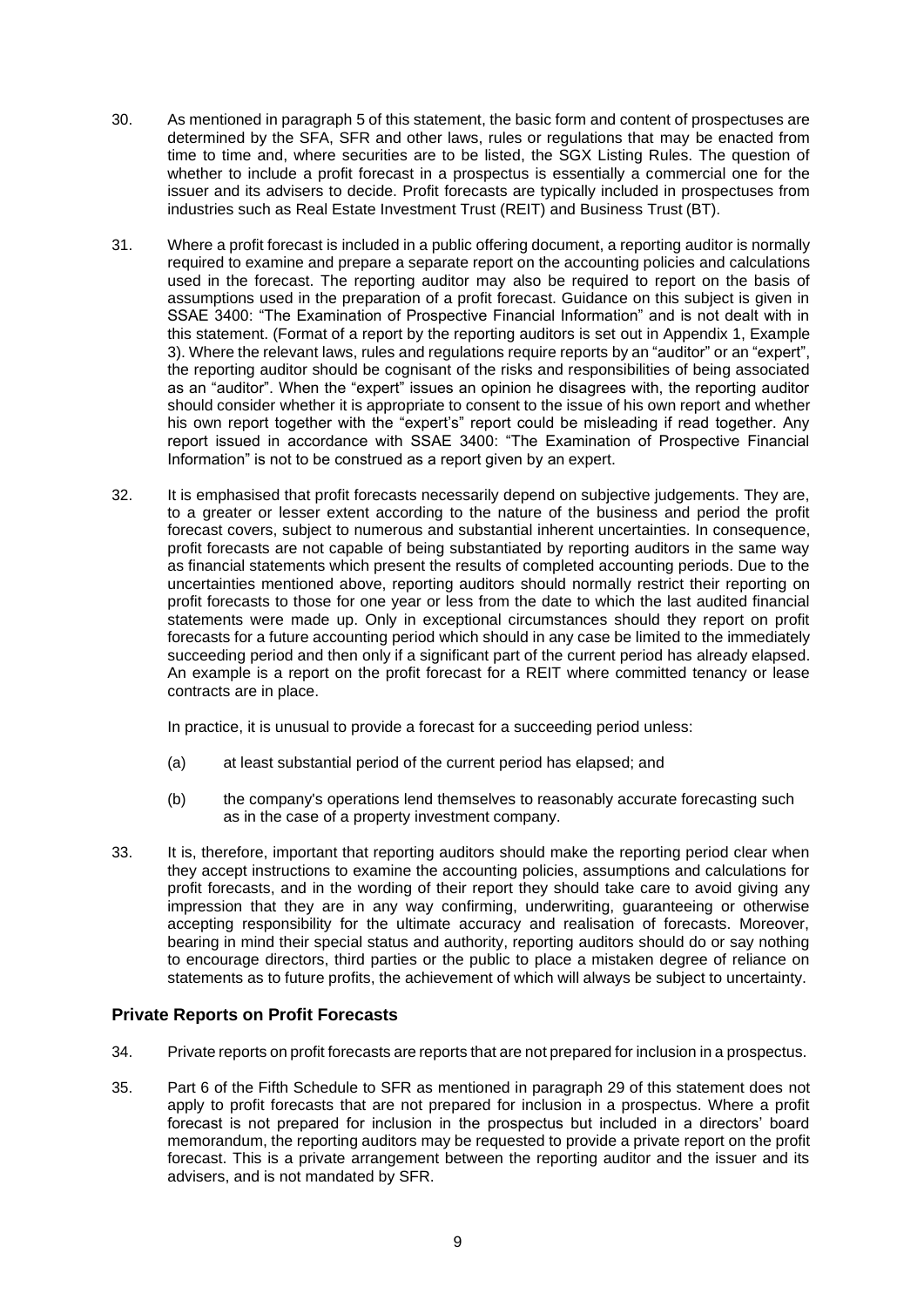- 36. A directors' board memorandum which includes the profit forecasts and projections, is a private document which is not prepared for inclusion in a public offering document. The reporting auditor may be requested to issue a private report on profit forecasts and projections which may be submitted together with the director's board memorandum upon request by regulators.
- 37. The engagement should be carried out in accordance with SSRS 4400 (Revised): "Agreedupon Procedures Engagements" and SAP 2 (Revised 2022): "Auditors and Public Offering Documents*".* Guidance on agreed-upon procedures is given in SSRS 4400 (Revised) and is not dealt with in this statement.
- 38. The report on an agreed-upon procedures engagement needs to describe the purpose and the agreed-upon procedures of the engagement in sufficient detail to enable the reader to understand the nature and the extent of the work performed.

The elements of the report on profit forecast (whereby the profit forecast is not prepared for inclusion in the prospectus) should contain:

- (a) Addressees (the board of directors of the company who engaged the reporting auditor, the issue manager(s)/sponsor(s)<sup>2</sup> of the proposed listing);
- (b) Scope of work, but not limited to the following:
	- (i) Checking the arithmetic accuracy of the profit forecasts, including the application of assumptions in the computation of profit forecasts;
	- (ii) Reading and comparing for consistency, the accounting policies used in the preparation of the profit forecasts with those in the last audited financial statements, which are in accordance with the accounting standards adopted by the issuer in the preparation of its financial statements; and
- (c) Period covered under the profit forecast (generally one year forecast from the date to which the last audited financial statements were made up, plus one year projection).
- 39. It is not the reporting auditors' responsibility to report on the assumptions or to report on the prospects of the issuer achieving the profit forecast. Nevertheless, reporting auditors should not allow any assumption to be published which appears to them to be unrealistic (or any material assumptions to be omitted which appears to them to be important), without commenting on it in their report.
- 40. If the agreed upon procedures report is issued to the issue manager / sponsor, the terms of engagement should be set out in a letter of engagement with the issue manager / sponsor in accordance with SSRS 4400 (Revised).
- 41. As the reporting auditor simply provides a report of the factual findings of agreed-upon procedures, no assurance in accordance with SSAs or SSREs is expressed. Instead, users of the report assess for themselves the procedures and findings reported by the reporting auditor and draw their own conclusions from the reporting auditor's work.
- 42. A sample format of a report by the reporting auditors on profit forecasts (whereby the profit forecast is not prepared for inclusion in the prospectus) is set out in Appendix 1, Example6.

#### <span id="page-9-0"></span>**Letters of Consent**

43. If a prospectus contains any statement purporting to be made by an expert, the expert must have given and not withdrawn his or her written consent to the issue of the prospectus with the inclusion of the statement in the form and context in which it is included. A statement to the effect that he or she has given and not withdrawn his or her written consent must be made in the prospectus. The reporting auditor is one of the experts coming within the scope of this requirement.

<sup>&</sup>lt;sup>2</sup> Addressees to include issue manager(s)/sponsor(s) only if they are a party to the engagement letter with the reporting auditors.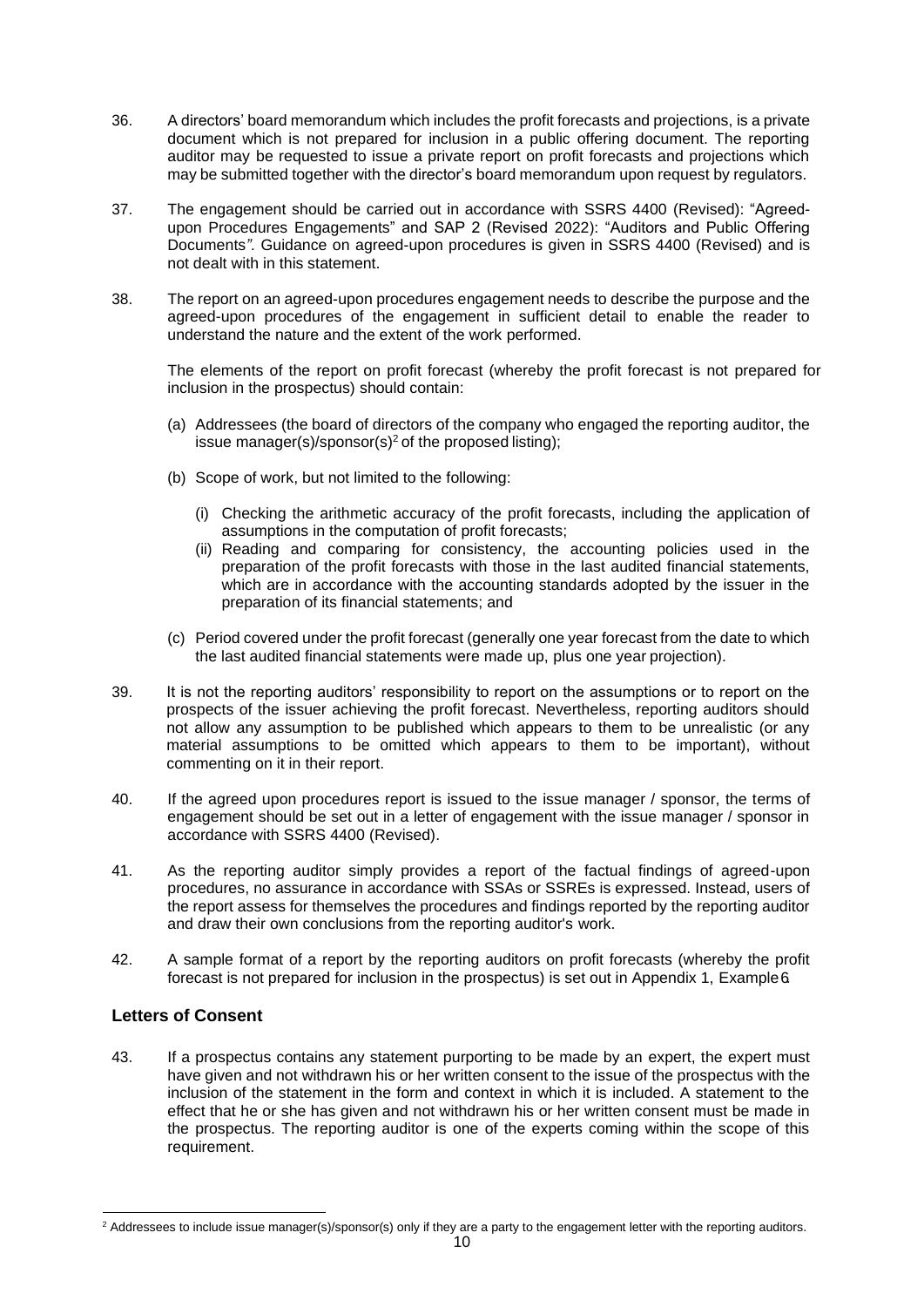- 44. Financial and other information is contained throughout a prospectus. Whilst the responsibility of the reporting auditor does not extend to other information in the prospectus which is not within the scope of his own report, he should consider the prospectus as a whole. He should be satisfied that nothing contained within the prospectus as a whole is inconsistent with the information in his report, and that all relevant matters which have come to his attention have been properly reflected. In particular he should take steps to make himself aware of all the principal issues arising during the drafting of the prospectus. He should give consent to the publication of the prospectus containing his report only if he is satisfied with the form and context in which his report appears in the published document.
- 45. An appropriate form of letter of consent to the directors of the issuer which is similar to the sample provided in the MAS Practice Note 1/2005 on Lodgment of Documents is attached in Appendix 1 Example 5.
- 46. The SFR requires a duly signed letter of consent to be furnished by the reporting auditor on the date of lodgement and registration of the prospectus. The letter of consent is also available for public inspection.
- 47. If, at any time before the listing takes place under the prospectus, the reporting auditor becomes aware that the prospectus contains an untrue statement purporting to be made by him, he should withdraw his consent in writing, and give reasonable public notice of the withdrawal and the reasons for it.

#### <span id="page-10-0"></span>**Comfort Letters and Due Diligence Meetings on Financial and Non-Financial Information**

48. In connection with the issuance of a prospectus by an issuer, reporting auditors may be requested by sponsors to perform procedures to provide comfort in respect of the integrity of certain information disclosed in the prospectus, or to comment on changes in selected financial statement items subsequent to the latest period reported on in the reporting auditors' reports. This is similar to international capital market practices. Reporting auditors issuing a comfort letter or verification meeting for an offering of securities should follow the guidance in AGS 11 *Comfort Letters and Due Diligence Meetings*.

## **Confirmation on Internal Controls Required by SGX**

- 49. In connection with the issuance of a prospectus by an issuer, SGX Listing Rule 246(9) states that the application must include an auditor's report to management on the internal control and accounting systems of the issuer and its principal subsidiaries. In the case of a secondary listing, this requirement is not applicable. Where there are weaknesses in an issuer's internal control and accounting systems, SGX may require a confirmation (also referred to as a "Confirmation on Internal Controls in relation to SGX Listing Rule 246(9)" in this statement) from the auditors that the weaknesses are not material.
- 50. For the purposes of providing a Confirmation on Internal Controls, the relevant auditors may regard a material weakness as a reportable condition in which the design or operation of one or more of the internal control components does not reduce to a relatively low level the risk that misstatements caused by the error or fraud in amounts that, in the judgement of the relevant auditors, would be material in relation to the financial statements for the year audited.
- 51. The Confirmation on Internal Controls referred to in paragraph 49 should make reference to the management letter issued by the reporting auditors on the internal control and accounting system of the issuer.
- 52. A sample format of a Confirmation on Internal Controls is set out in Appendix 1, Example 7.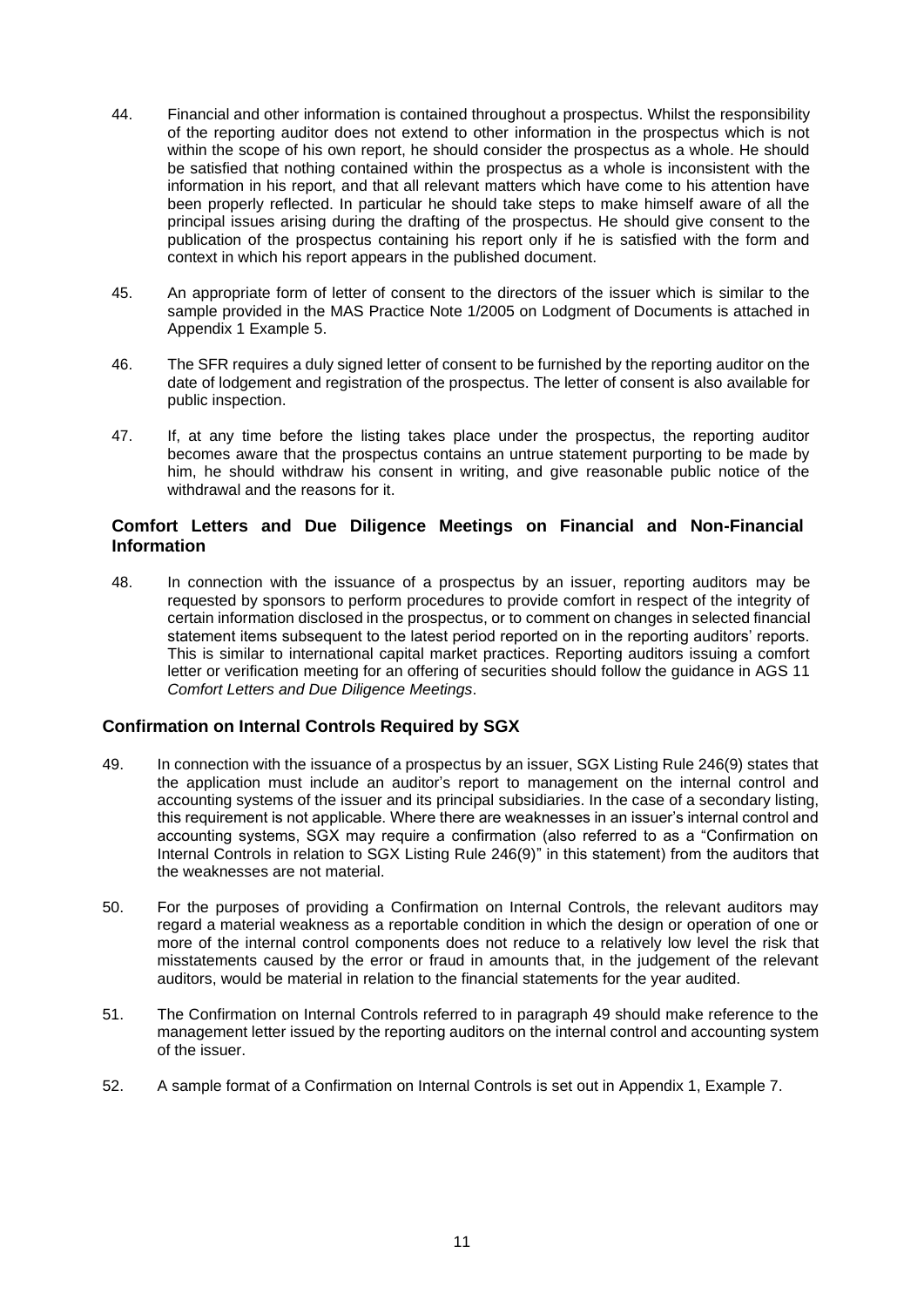## **APPENDIX 1**

## **Example Reports**

Example 1: Independent Auditor's Report on the Consolidated (or "Combined", as appropriate) Financial Statements for the 3 Most Recently Completed Financial Years

For purposes of this illustrative auditor's report, the following circumstances are assumed:

- Audit of a complete set of consolidated (or "combined", as appropriate) financial statements for the 3 most recently completed financial years of a Singapore incorporated company using a fair presentation framework. The audit is a group audit of a company with subsidiaries (i.e., SSA 600<sup>3</sup> applies).
- The consolidated (or "combined", as appropriate) financial statements are prepared by management of the company in accordance with Singapore Financial Reporting Standards (International) (a general purpose framework).
- The terms of the audit engagement reflect the description of management's responsibility for the consolidated (or "combined", as appropriate) financial statements in SSA 210<sup>4</sup> .
- The auditor has concluded an unmodified (i.e., "clean") opinion is appropriate for each of the 3 years based on the audit evidence obtained.
- The relevant ethical requirements that apply to the audit comprise the Accounting and Corporate Regulatory Authority (ACRA) *Code of Professional Conduct and Ethics for Public Accountants and Accounting Entities* (ACRA Code) together with the ethical requirements relating to the audit in Singapore, and the auditor refers toboth.
- Based on the audit evidence obtained, the auditor has concluded that a material uncertainty does not exist related to events or conditions that may cast significant doubt on the company's ability to continue as a going concern in accordance with SSA 570 (Revised)<sup>5</sup>.
- The auditor is not required, and has otherwise not decided, to communicate key audit matters in accordance with SSA 701<sup>6</sup> .
- Those responsible for oversight of the consolidated (or "combined", as appropriate) financial statements differ from those responsible for the preparation of the consolidated (or "combined", as appropriate) financial statements.
- The auditor has no other reporting responsibilities required under local law.

## **INDEPENDENT AUDITOR'S REPORT**

[Appropriate Addressee]

#### **Opinion**

We have audited the consolidated (or "combined", as appropriate) financial statements of ABC Company Limited (the "Company") and its subsidiaries (collectively the "Group"), which comprise the consolidated (or "combined", as appropriate) statements of financial position as at 31 December 20Xl, 20X2 and 20X3, and the consolidated (or "combined", as appropriate) statements of comprehensive income, consolidated (or "combined", as appropriate) statements of changes in equity and consolidated (or "combined", as appropriate) statements of cash flows for each of the financial years ended 31

<sup>&</sup>lt;sup>3</sup> SSA 600, "Special Considerations – Audits of Group Financial Statements (Including the Work of Component Auditors)."

<sup>4</sup> SSA 210, "Agreeing the Terms of Audit Engagements."

<sup>5</sup> SSA 570 (Revised), "Going Concern."

<sup>&</sup>lt;sup>6</sup> SSA 701, "Communicating Key Audit Matters in the Independent Auditor's Report."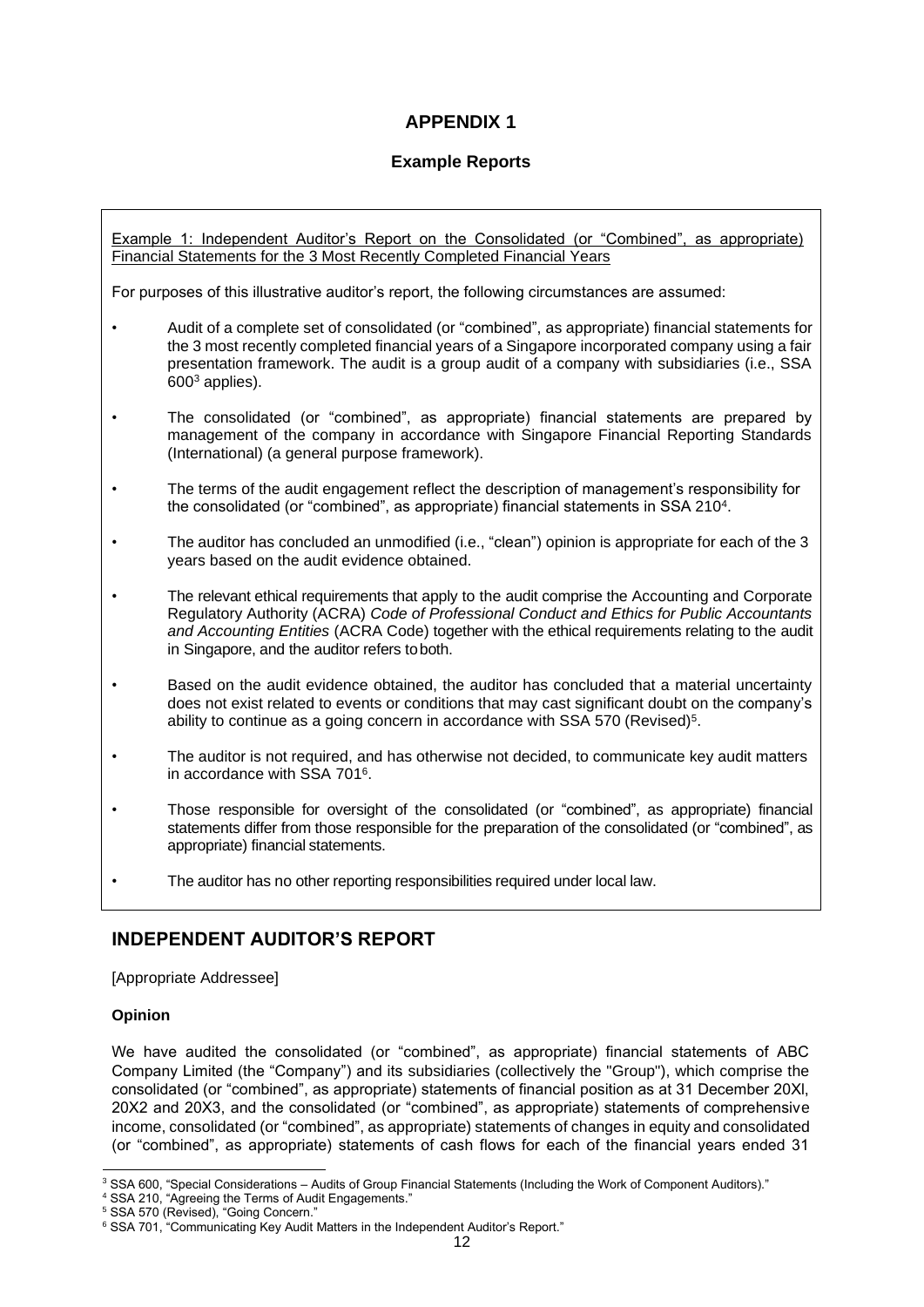December 20Xl, 20X2 and 20X3, and notes to the consolidated (or "combined", as appropriate) financial statements, including a summary of significant accounting policies, as set out on pages [ ] to [ ].

In our opinion, the accompanying consolidated (or "combined", as appropriate) financial statements of the Group are properly drawn up in accordance with the Singapore Financial Reporting Standards (International) ("SFRS(I)s") so as to give a true and fair view of the consolidated financial position of the Group as at 31 December 20Xl, 20X2 and 20X3, and of the consolidated financial performance, consolidated changes in equity and consolidated cash flows of the Group for each of the financial years ended 31 December 20Xl, 20X2 and 20X3.

#### **Basis for Opinion**

We conducted our audit in accordance with Singapore Standards on Auditing (SSAs). Our responsibilities under those standards are further described in the *Auditor's Responsibilities for theAudit of the Consolidated (or"Combined", as appropriate) Financial Statements* section of our report.We are independent of the Group in accordance with the Accounting and Corporate Regulatory Authority (ACRA) *Code of Professional Conduct and Ethics for Public Accountants and Accounting Entities* (ACRA Code) together with the ethical requirements that are relevant to our audit of the financial statements in Singapore, and we have fulfilled our other ethical responsibilities in accordance with these requirements and the ACRA Code. We believe that the audit evidence we have obtained is sufficient and appropriate to provide a basis for our opinion.

#### **Responsibilities of Management and Directors for the Consolidated (or "Combined", as appropriate) Financial Statements**

Management is responsible for the preparation of consolidated (or "combined", as appropriate) financial statements that give a true and fair view in accordance with SFRS(I)s, and for devising and maintaining a system of internal accounting controls sufficient to provide a reasonable assurance that assets are safeguarded against loss from unauthorised use or disposition; and transactions are properly authorised and that they are recorded as necessary to permit the preparation of true and fair financial statements and to maintain accountability of assets.

In preparing the consolidated (or "combined", as appropriate) financial statements, management is responsible for assessing the Group's ability to continue as a going concern, disclosing, as applicable, matters related to going concern and using the going concern basis of accounting unless management either intends to liquidate the Group or to cease operations, or has no realistic alternative but to do so.

The directors' responsibilities include overseeing the Group's financial reporting process.

#### **Auditor's Responsibilities for the Audit of the Consolidated (or "Combined", as appropriate) Financial Statements**

Our objectives are to obtain reasonable assurance about whether the consolidated (or "combined", as appropriate) financial statements as a whole are free from material misstatement, whether due to fraud or error, and to issue an auditor's report that includes our opinion. Reasonable assurance is a high level of assurance, but is not a guarantee that an audit conducted in accordance with SSAs will always detect a material misstatement when it exists. Misstatements can arise from fraud or error and are considered material if, individually or in the aggregate, they could reasonably be expected to influence the economic decisions of users taken on the basis of these consolidated (or "combined", as appropriate) financial statements.

As part of an audit in accordance with SSAs, we exercise professional judgement and maintain professional scepticism throughout the audit. We also:

• Identify and assess the risks of material misstatement of the consolidated (or "combined", as appropriate) financial statements, whether due to fraud or error, design and perform audit procedures responsive to those risks, and obtain audit evidence that is sufficient and appropriate to provide a basis for our opinion. The risk of not detecting a material misstatement resulting from fraud is higher than for one resulting from error, as fraud may involve collusion, forgery, intentional omissions, misrepresentations, or the override of internal control.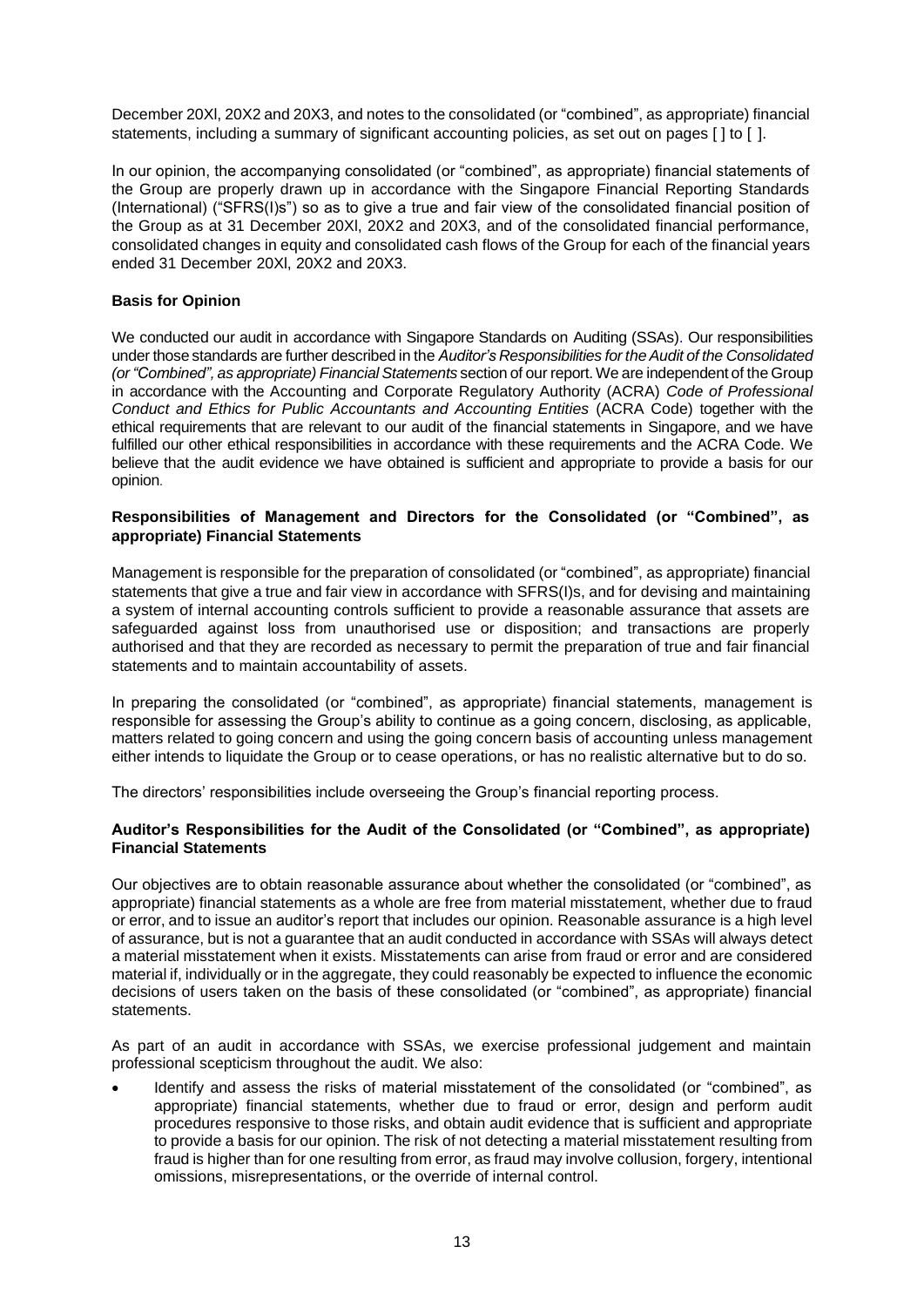- Obtain an understanding of internal control relevant to the audit in order to design audit procedures that are appropriate in the circumstances, but not for the purpose of expressing an opinion on the effectiveness of the Group's internal control.<sup>7</sup>
- Evaluate the appropriateness of accounting policies used and the reasonableness of accounting estimates and related disclosures made by management.
- Conclude on the appropriateness of management's use of the going concern basis of accounting and, based on the audit evidence obtained, whether a material uncertainty exists related to events or conditions that may cast significant doubt on the Group's ability to continue as a going concern. If we conclude that a material uncertainty exists, we are required to draw attention in our auditor's report to the related disclosures in the consolidated (or "combined", as appropriate) financial statements or, if such disclosures are inadequate, to modify our opinion. Our conclusions are based on the audit evidence obtained up to the date of our auditor's report. However, future events or conditions may cause the Group to cease to continue as a going concern.
- Evaluate the overall presentation, structure and content of the consolidated (or "combined", as appropriate) financial statements, including the disclosures, and whether the consolidated (or "combined", as appropriate) financial statements represent the underlying transactions and events in a manner that achieves fair presentation.
- Obtain sufficient appropriate audit evidence regarding the financial information of the entities or business activities within the Group to express an opinion on the consolidated (or "combined", as appropriate) financial statements. We are responsible for the direction, supervision and performance of the group audit. We remain solely responsible for our audit opinion.

We communicate with those charged with governance regarding, among other matters, the planned scope and timing of the audit and significant audit findings, including any significant deficiencies in internal control that we identify during our audit.

#### *Restriction on Distribution and Use*

This report is made solely to you as a body and for the inclusion in the prospectus to be issued in relation to the proposed offering of the [shares/debentures] of the Company in connection with the Company's listing on the Singapore Exchange Securities Trading Limited.

XYZ Public Accountants and Chartered Accountants Singapore

 $<sup>7</sup>$  This sentence would be modified, as appropriate, in circumstances when the auditor also has a responsibility to issue an opinion on</sup> the effectiveness of internal control in conjunction with the audit of the consolidated (or "combined", as appropriate) financial statements.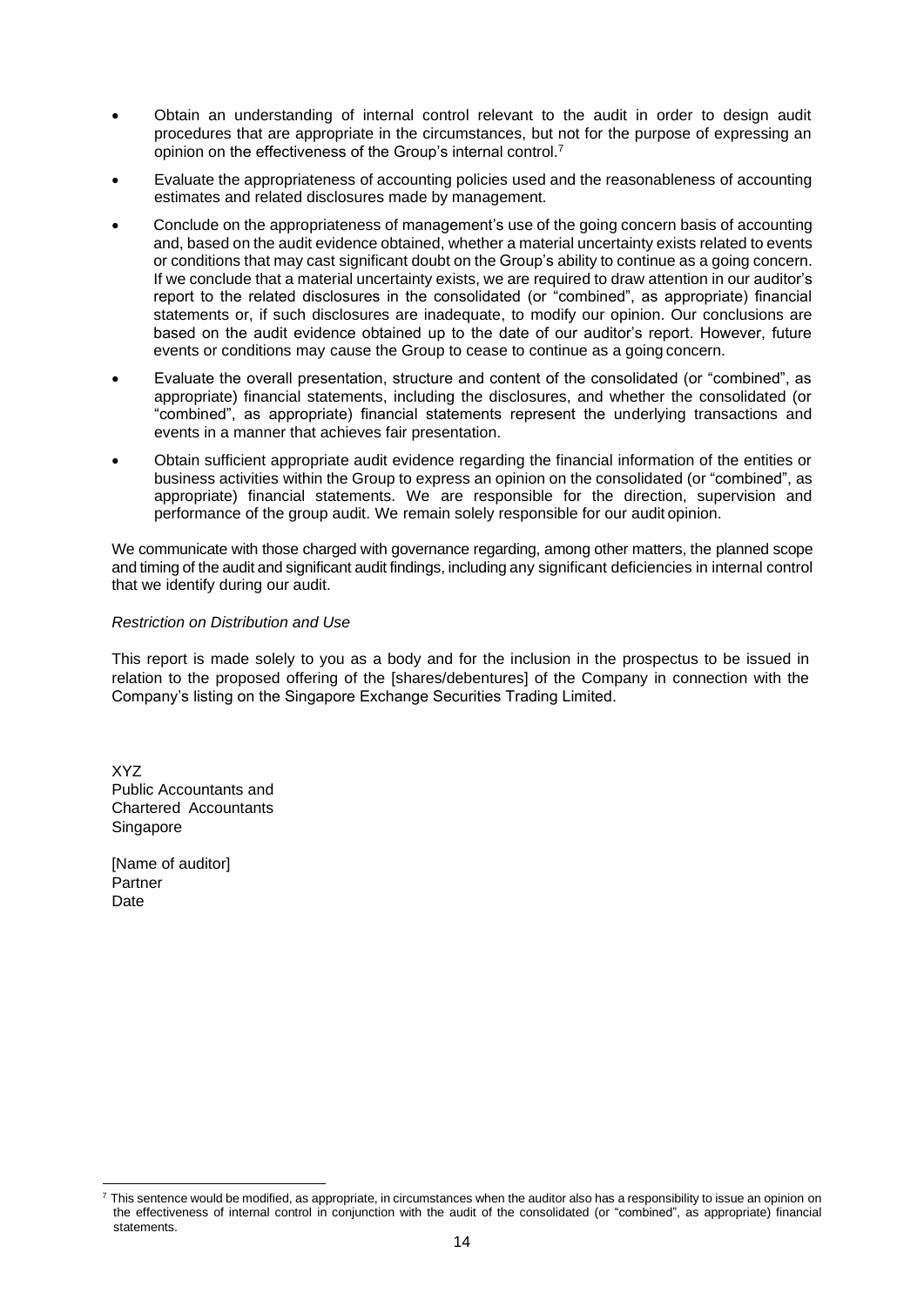Example 2: Report on review of interim financial information where the reporting auditor also audits the annual financial statements

#### [Appropriate Addressee]

#### *Introduction*

We have reviewed the [condensed8] interim consolidated (or "combined", as appropriate) statement of financial position of ABC Company Limited (the "Company") and its subsidiaries (collectively the "Group") as at 31 March 20X1 and the related [condensed $^8$ ] interim consolidated (or "combined", as appropriate) income statement, statement of comprehensive income, statement of changes in equity and statement of cash flows for the three-month period then ended, and [the selected explanatory notes<sup>8</sup>] / a summary of significant accounting policies and other explanatory information (the "interim financial information"). The Company's management is responsible for the preparation and presentation of the interim financial information in accordance with [Singapore Financial Reporting Standard (International) 1-34 *Interim Financial Reporting*[\]](#page-14-0) 9 . Our responsibility is to express a conclusion on the interim financial information based on our review.

#### *Scope of Review*

We conducted our review in accordance with Singapore Standard on Review Engagements 2410, "Review of Interim Financial Information Performed by the Independent Auditor of the Entity"*.* A review of interim financial information consists of making inquiries, primarily of persons responsible for financial and accounting matters, and applying analytical and other review procedures. A review is substantially less in scope than an audit conducted in accordance with Singapore Standards on Auditing and consequently does not enable us to obtain assurance that we would become aware of all significant matters that might be identified in an audit. Accordingly, we do not express an audit opinion.

#### *Conclusion*

Based on our review, nothing has come to our attention that causes us to believe that the accompanying interim financial information is not prepared, in all material respects, in accordance with [Singapore Financial Reporting Standard (International) 1-34 *Interim Financial Reporting*] 9 .

#### *Restriction on Distribution and Use*

This report is made solely to you as a body and for the inclusion in the prospectus to be issued in relation to the proposed offering of the [shares/debentures] of the Company in connection with the Company's listing on the Singapore Exchange Securities Trading Limited.

XYZ Public Accountants and Chartered Accountants Singapore

<span id="page-14-0"></span><sup>&</sup>lt;sup>8</sup> Delete if the interim financial statements is not presented in a "condensed" format.

<sup>&</sup>lt;sup>9</sup> In the case where the interim financial statements comply with all the requirements of Singapore Financial Reporting Standards (International), the financial reporting framework would be a fair presentation framework and the auditor's report should be amended accordingly.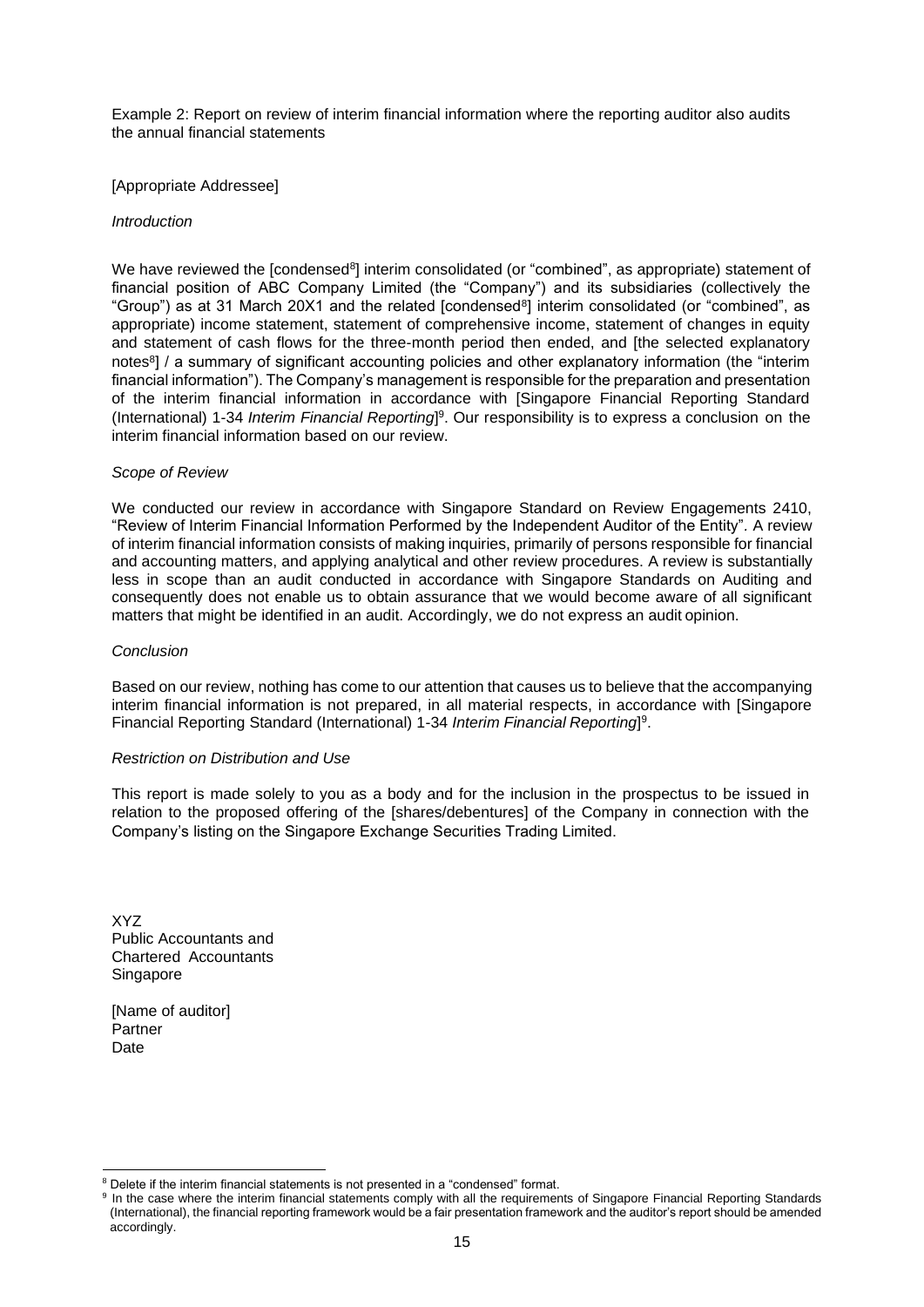Example 3: Report on prospective information where reporting auditor reviews the basis of assumptions, calculations and accounting policies

#### [Appropriate Addressee]

#### *Introduction*

ABC Company Limited's (the "Company") management is responsible for the preparation and presentation of the financial forecast for the financial year ending 31 December 20X0 (the "Forecast") on pages [ ] to [ ] of the prospectus (the "Prospectus"), including the assumptions as set out on pages [ ] to [ ] of the Prospectus on which it is based *(the "Assumptions")*. Our responsibility is to examine and report on the reasonableness of the *Assumptions* used in the preparation of the Forecast, and on the calculations and accounting policies of the Forecast.

#### *Scope of Engagement*

We have examined the Forecast of the Company in accordance with Singapore Standard on Assurance Engagements 3400 "The Examination of Prospective Financial Information", as to whether the Assumptions provide a reasonable basis for the Forecast, whether the Forecast, so far as the accounting policies and calculations are concerned, has been properly prepared based on the Assumptions made by management and is consistent with the accounting policies adopted by the Company and the recognition and measurement principles of [Singapore Financial Reporting Standards (International) ("SFRS(I)s")]<sup>10</sup> .

The  $[SFRS(I)]^8$  set out the recognition, measurement, presentation and disclosure requirements dealing with transactions and events in the preparation of a full set of financial statements. As the Forecast does not present and disclose all of the explanatory information as those included in a full set of financial statements, we do not report on the compliance of the Forecast with respect to the presentation and disclosure requirements of  ${\sf (SFRS(I)s]^{10}.}$ 

#### *Conclusion*

Based on our examination of the evidence supporting the assumptions, nothing has come to our attention which causes us to believe that the assumptions do not provide a reasonable basis for the Forecast. Further, in our opinion, in all material respects, the Forecast, so far as the accounting policies and calculations are concerned, has been properly prepared based on the Assumptions made by management, and is consistent with the accounting policies adopted by the Company and the recognition and measurement principles of [SFRS(I)s]<sup>10</sup>.

Actual results are likely to be different from the Forecast since anticipated events frequently do not occur as expected and the variation could be material.

Attention is drawn, in particular, to the risk factors set out on pages [ ] to [ ] of the Prospectus which describe the principal risks associated with the offering, to which the Forecast are related.

For the reasons set out above, we do not express any assurance as to the possibility of achievement of the Forecast.

<sup>&</sup>lt;sup>10</sup> Insert applicable financial reporting framework.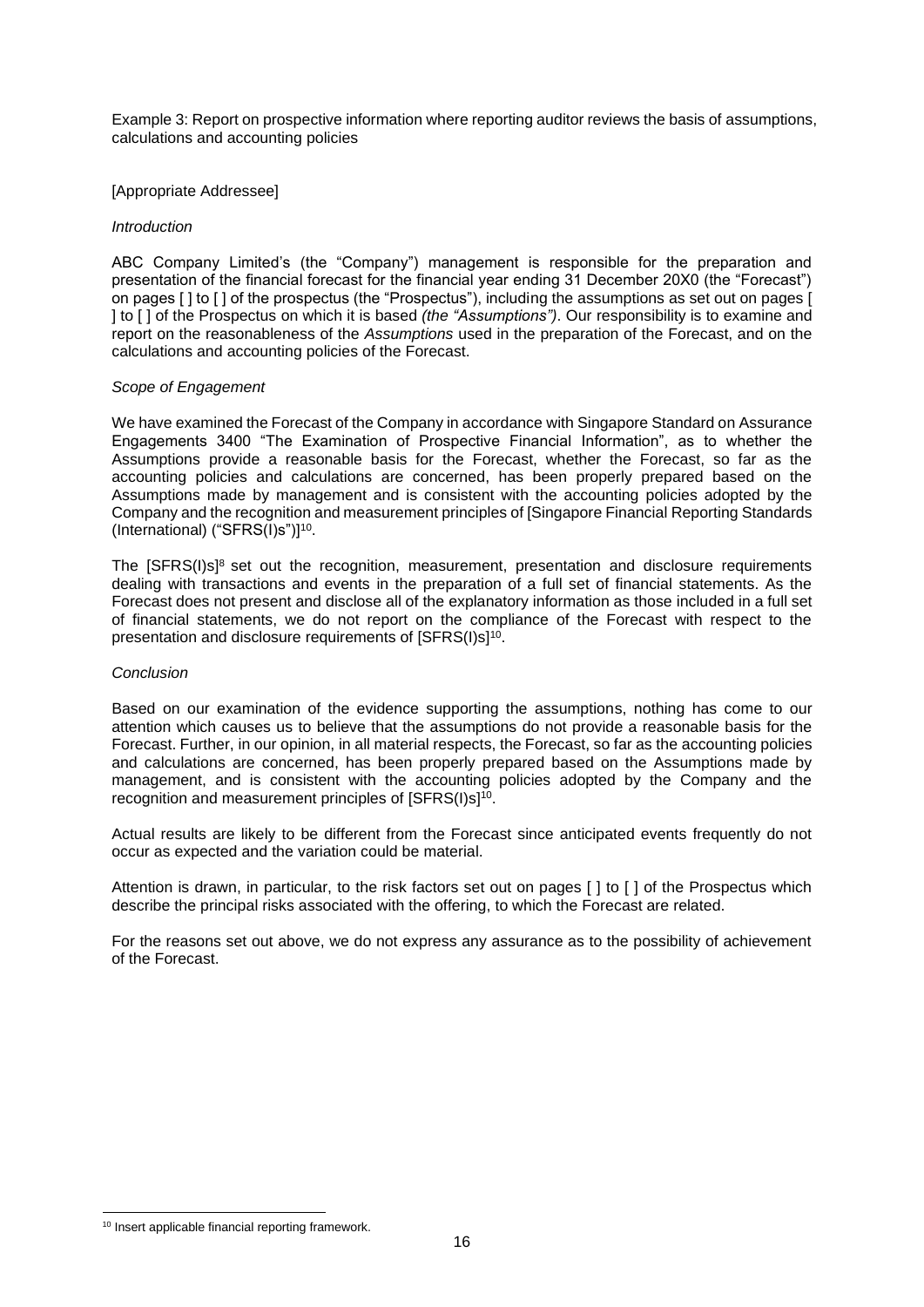#### *Restriction on Distribution and Use*

This report is made solely to you as a body and for the inclusion in the Prospectus to be issued in relation to the proposed offering of the [shares/debentures] of the Company in connection with the Company's listing on the Singapore Exchange Securities Trading Limited**.**

XYZ Public Accountants and Chartered Accountants Singapore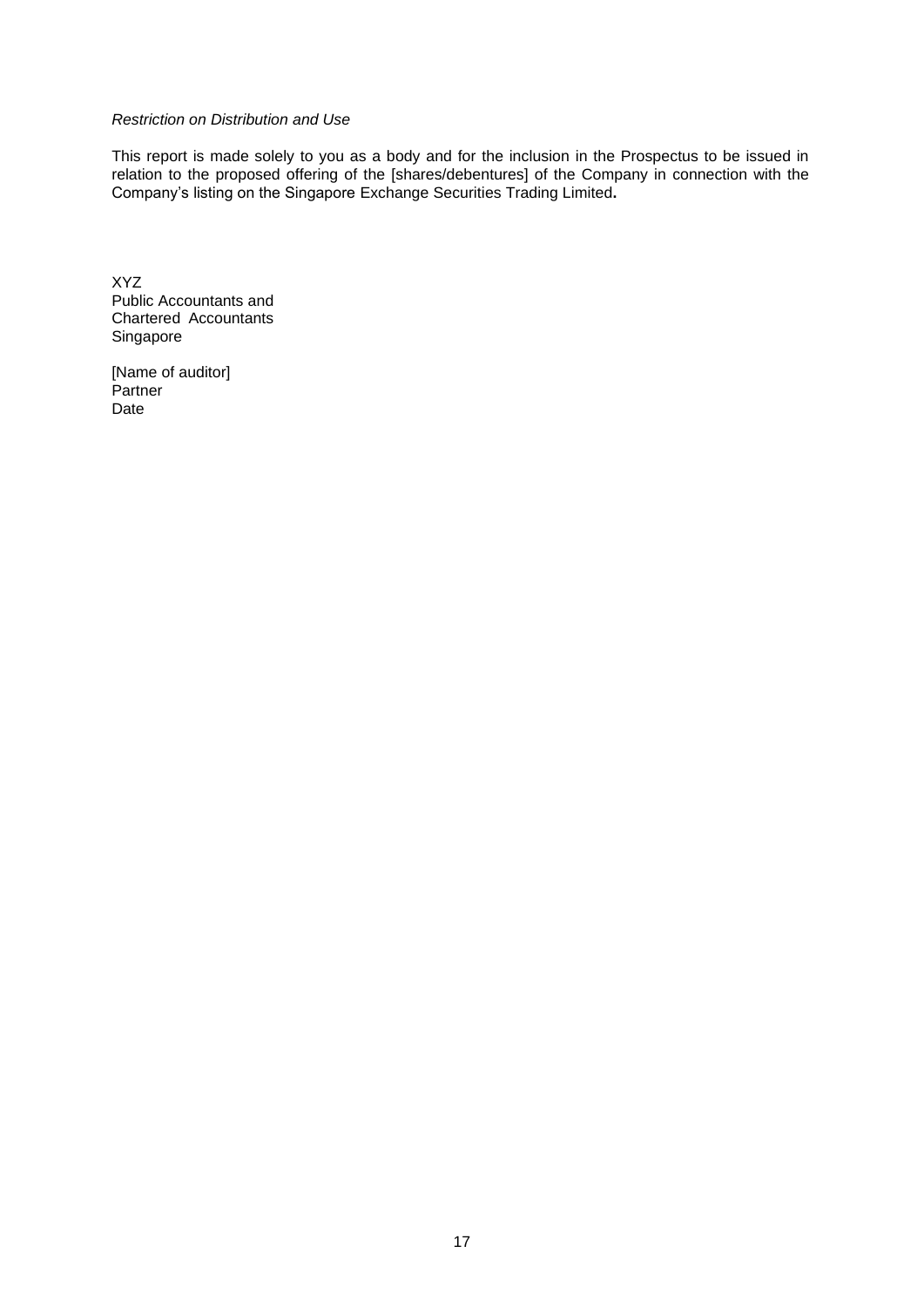#### Example 4: Report on GAAP re-statement

#### [Appropriate Addressee]

We report on the re-statement adjustments set out in Note [] of the prospectus (the "Prospectus"). We have read the audited statutory<sup>11</sup> financial statements of ABC Company Limited (the "Company") in respect of the financial years ended [31 December 20X0 and 20X1]. These financial statements were prepared in accordance with [original comprehensive basis of accounting for the statutory financial statements] and were audited by [name of foreign auditor]. We have not carried out any subsequent or additional audit procedures on those financial statements. We have audited the statutory financial statements of the Company prepared in accordance with [Singapore Financial Reporting Standards (International) in Singapore ("SFRS(I)s")]<sup>[12](#page-17-0)</sup> in respect of the financial year ended [31 December 20X2].

The auditor's reports of [name of foreign auditor] and our auditor's report are set out in pages [] to [] of the Prospectus.

Based on the audited statutory financial statements, the Company has made certain adjustments to restate the financial statements in order to comply with  $[SFRS(I)s]^{12}$  and the Re-stated Financial Statements are set out in pages [ ] to [ ] of the Prospectus.

Management is responsible for the Re-stated Financial Statements. Our responsibility in relation to the Re-stated Financial Statements is to issue a report on whether anything has come to our attention to cause us to believe that the Re-stated Financial Statements have not been properly re-stated, in all material respects, in accordance with [SFRS(I)s]<sup>12</sup>.

We conducted our procedures in accordance with Statement of Auditing Practice 2 (Revised 2022): "Auditors and Public Offering Documents". This Statement requires that we discuss with management to obtain an understanding of the business and the financial position and performance of the Company for the financial years under review, and of the procedures applied and decisions made by management in identifying, quantifying and making the re-statement adjustments in arriving at the Re-stated Financial Statements. Our procedures in this regard did not involve any audit or review procedures on the statutory financial statements of the Company. Accordingly, we do not express any opinion on the Restated Financial Statements.

Based on our procedures, nothing came to our attention to cause us to believe that the Re-stated Financial Statements have not been properly re-stated, in all material respects, in accordance with [SFRS(I)s]<sup>12</sup> .

#### *Restriction on Distribution and Use*

This report is made solely to you as a body and for the inclusion in the Prospectus to be issued in relation to the proposed offering of the [shares/debentures] of the Company in connection with the Company's listing on the Singapore Exchange Securities Trading Limited.

XYZ Public Accountants and Chartered Accountants Singapore

<span id="page-17-0"></span><sup>&</sup>lt;sup>11</sup> Refer to financial statements that are issued for the purposes of local legislative requirements.

<sup>12</sup> Insert applicable financial reporting framework.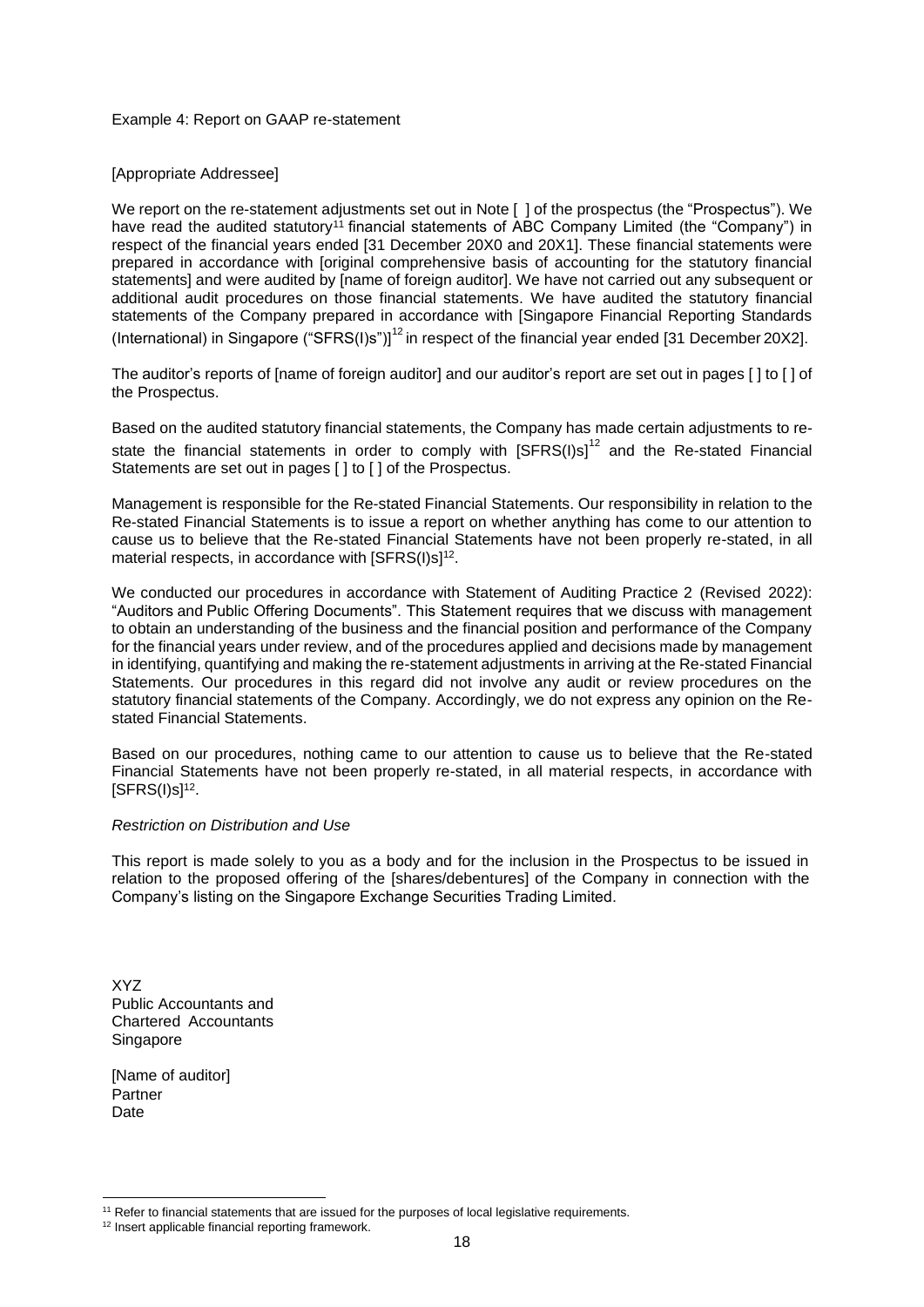#### Example 5: Sample Letter of Consent

[Appropriate Addressee]

**ABC Company Limited - Prospectus dated [ ] (the "Prospectus") in relation to the proposed offering of [shares/debentures] of the ABC Company Limited (the "Company")** in connection with the Company's listing on **the Singapore Exchange Securities Trading Limited ("the Offer")**

We, XYZ Chartered Accountants, named as reporting auditors in the Prospectus to be lodged with the Monetary Authority of Singapore on [(insert date of lodgement)] in relation to the Offer, do hereby consent to act in that capacity in relation to the Prospectus.

We have given and have not before the registration of the Prospectus withdrawn our written consent to the issue of the Prospectus with the inclusion of the following:

- (a) our name and all references thereto;
- (b)  $\int$  [(in the case of a report or letter, insert the title of the report or letter<sup>13</sup>, accompanied with a statement on where the report or letter can be found in the document lodged)]; and
- (c) [(in the case of a statement or paragraph, reproduce the statement or paragraph, accompanied with a statement on where the statement or paragraph can be found in the document lodged)],

in the form and context in which they are included in the Prospectus.

XYZ Public Accountants and Chartered Accountants Singapore

<sup>&</sup>lt;sup>13</sup> Reference should only be made to the report or letter of the reporting auditors, and not the accompanying financial information.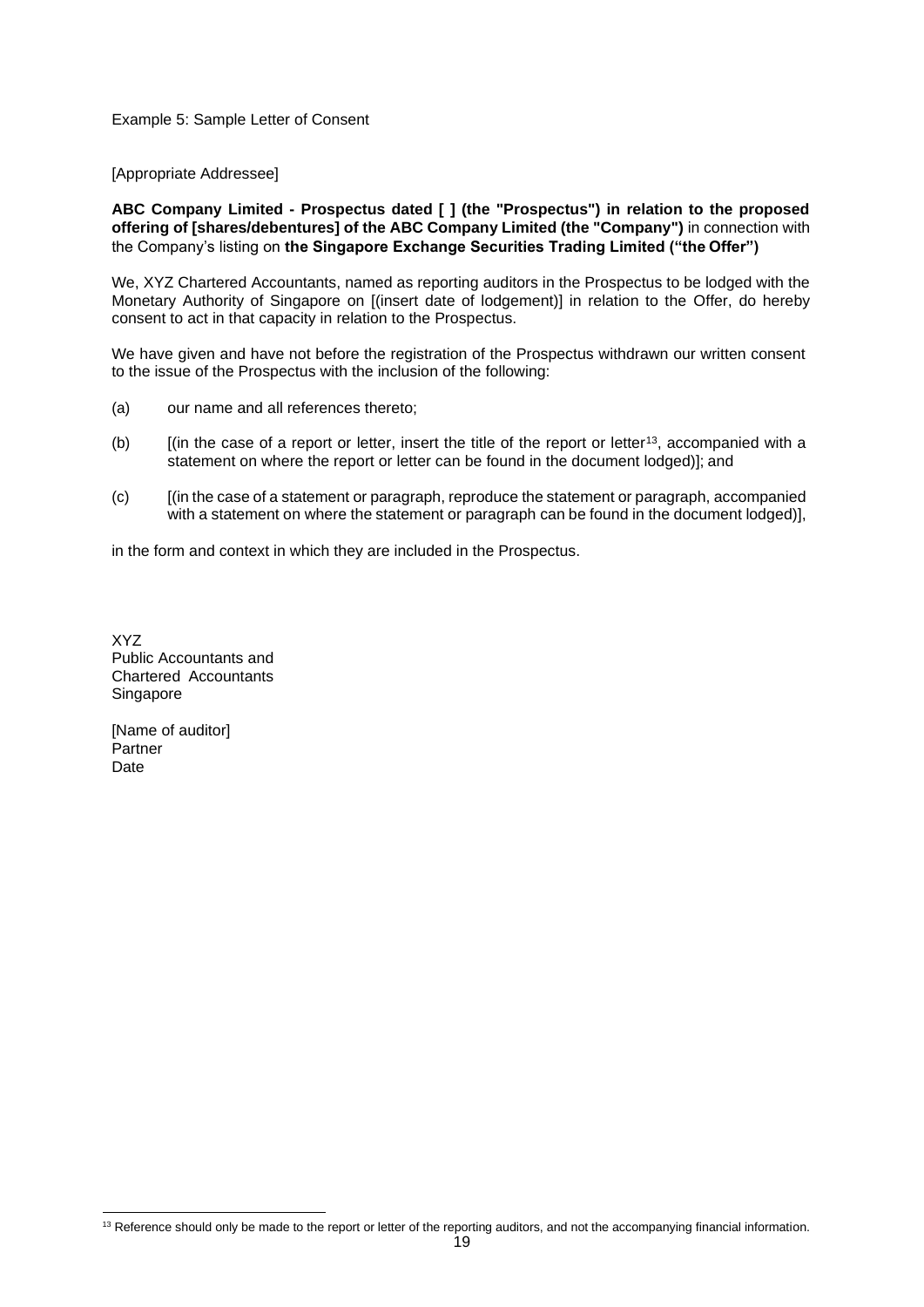Example 6: Private Report on prospective financial information

The Board of Directors *[Company name] [Address]*

*[Name of Issuer Manager(s)/Sponsor(s)<sup>14</sup>] [Address]*

Dear Sirs

#### **Purpose of this Agreed-Upon Procedures Report and Restrictions on Use and Distribution**

Our report is solely for the purpose of assisting the Board of Directors of *[Company name]* (the "Issuer" or "Company") in evaluating whether the forecasted *[combined/consolidated]* statements of financial position as at *[date of financial year in the forecast]* and forecasted *[combined/consolidated]*  statements of comprehensive income and statements of cash flow for the year ending on the respective dates (collectively, the "Forecast Financials") as set out in the board memorandum of the Company and its subsidiaries (the "Group") prepared in conjunction with the new *[Catalist/Mainboard]* listing application of the Company on the Singapore Exchange Securities Trading Limited (the "SGX-ST"), are prepared on the basis substantially consistent with the assumptions set out in the board memorandum and that of the accounting policies of the Company.

[This report is intended solely for your information and is not to be used for any other purpose or to be distributed to any other parties. For this reason, it would be inappropriate for this report to be filed with or referred to (either in whole or in part) or otherwise quoted, circulated or used for any other purpose or to be distributed to any other parties, without prior written consent.<sup>15</sup>

or

We understand that a copy of our report will be distributed to [*Name of Issue Manager/Sponsor*] (the "Issue Manager/Sponsor") [*this could be included where the Issue Manager / Sponsor are excluded as the addressee]*. We accept no duty, responsibility or liability to any other party in connection with the report or this engagement. This report relates only to the information and items specified above and does not extend to any financial statements of the Company, taken as a whole.]

#### **Responsibilities of the Engaging Party**

The Board of Directors of the Company has acknowledged that the agreed-upon procedures are appropriate for the purpose of the engagement.

The Board of Directors of the Company is responsible for the Forecast Financials on which the agreedupon procedures are performed.

#### **Practitioner's Responsibilities**

We have conducted the agreed-upon engagement in accordance with the Singapore Standard on Related Services 4400 (Revised) "Agreed-Upon Procedures Engagements" and SAP 2 (Revised 2022) "Auditors and Public Offering Documents". An agreed-upon procedures engagement involves our performing the procedures that have been agreed with the Board of Directors of the Company, and reporting the findings, which are the factual results of the agreed-upon procedures performed. It should be understood that our work on the Forecast Financials as set out in the board memorandum is limited to applying the procedures and thus, we make no representations regarding the appropriateness of the sufficiency of the agreed-upon procedures. We also make no comments as to the Group's determination as to what constitutes the appropriate presentations, disclosures, explanations or causal relationship of the Forecast Financials stated in the board memorandum.

This agreed-upon procedures engagement is not an assurance engagement. Accordingly, we do not express an opinion or an assurance conclusion.

<sup>&</sup>lt;sup>14</sup> Addressees to include issue manager(s)/sponsor(s) only if they are a party to the engagement letter with the reporting auditors.

<sup>&</sup>lt;sup>15</sup> To be included at the discretion of the reporting auditors.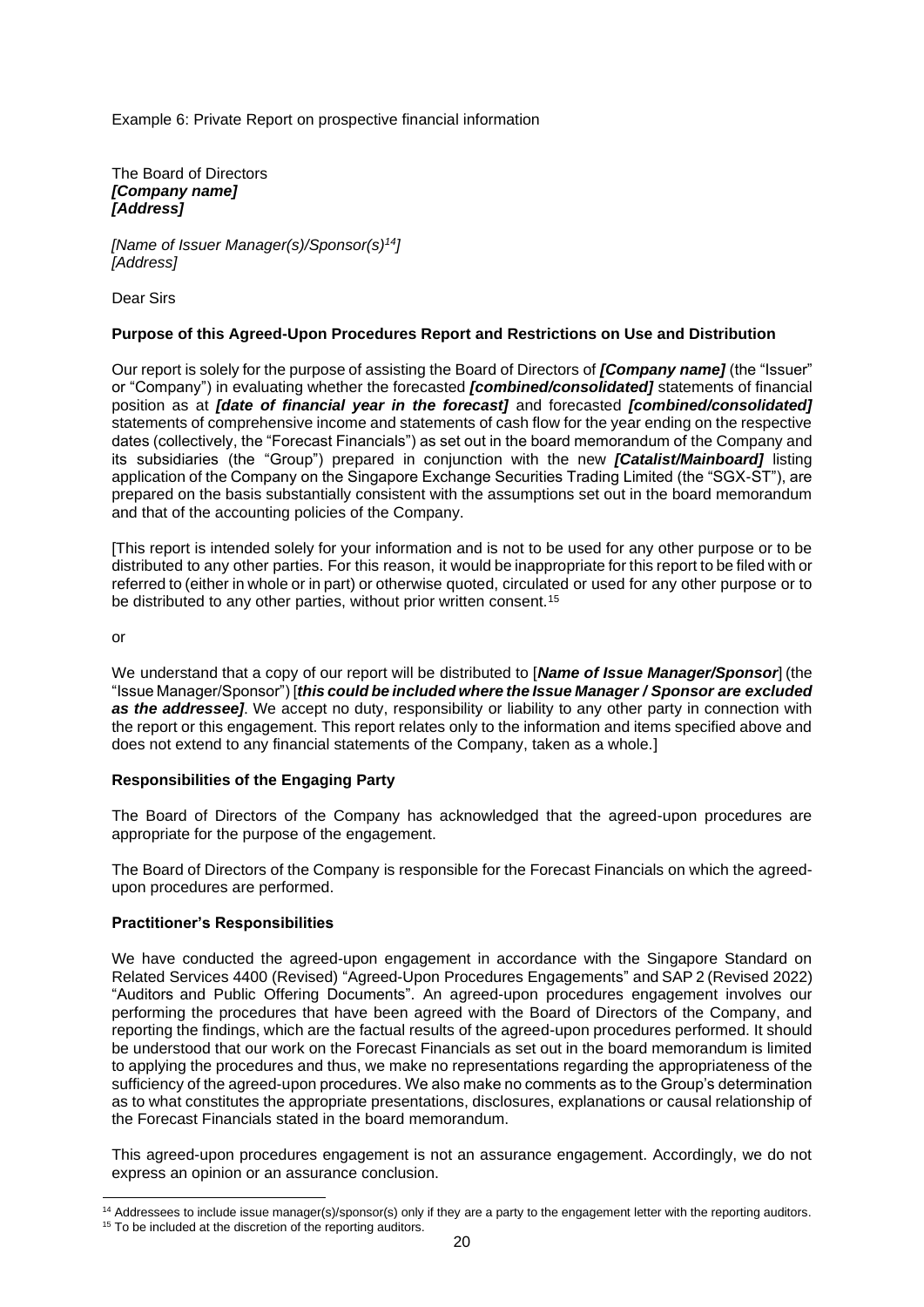Had we performed additional procedures, other matters might have come to our attention that would have been reported.

#### *Professional Ethics and Quality Control*

[We have complied with the ethical requirements of the Accounting and Corporate Regulatory Authority *Code of Professional Conduct and Ethics for Public Accountants and Accounting Entities.* For the purpose of this engagement, there are no independence requirements with which we are required to comply.

or

We have complied with the ethical requirements in [describe the relevant ethical requirements] and the independence requirements in accordance with [describe the relevant independence requirements].<sup>16</sup>]

Our firm applies Singapore Standard on Quality Control 1, "Quality Control for Firms that Perform Audits and Reviews of Financial Statements, and Other Assurance and Related Services Engagements", and accordingly, maintains a comprehensive system of quality control including documented policies and procedures regarding compliance with ethical requirements, professional standards and applicable legal and regulatory requirements.

#### **Procedures and Findings**

We have performed the procedures described below, which were agreed with the Board of Directors of the Company, in the terms of engagement dated [Date], on the Forecast Financials.

|                                                                                       | <b>Procedures</b>                                                                   | <b>Findings</b>                                   |
|---------------------------------------------------------------------------------------|-------------------------------------------------------------------------------------|---------------------------------------------------|
|                                                                                       | Checked the arithmetic accuracy<br>οf<br>Forecast Financials<br>including<br>the    | With respect to item 1 we found [insert findings] |
|                                                                                       | application of assumptions<br>the<br>in.<br>computation of the Forecast Financials. | [Detail the exceptions]                           |
| 2                                                                                     | compared the accounting<br>Read and<br>policies on which the Forecast Financials as | With respect to item 2 we found [insert findings] |
|                                                                                       | set out in the board memorandum of the                                              | [Detail the exceptions]                           |
|                                                                                       | Group for the year <i>[date of financial year</i>                                   |                                                   |
|                                                                                       | in the forecast] has been based on and                                              |                                                   |
|                                                                                       | ensured that these are consistent with the                                          |                                                   |
| accounting policies as set out in the audited<br>[combined/consolidated]<br>financial |                                                                                     |                                                   |
|                                                                                       | statements for the most recent financial                                            |                                                   |
|                                                                                       | year ended [last audited financial year].                                           |                                                   |
|                                                                                       |                                                                                     |                                                   |

\_ (Firm) [Public Accountants and]<sup>17</sup> Chartered Accountants Singapore

(Date)

<sup>&</sup>lt;sup>16</sup> For example, if the ACRA Code is the relevant ethical requirements and Part 4A of the ACRA Code is the relevant independence requirements, this sentence may be worded along the following: "We have complied with the ethical requirements in the Accounting and Corporate Regulatory Authority (ACRA) *Code of Professional Conduct and Ethics for Public Accountants and Accounting Entities* (ACRA Code) and the independence requirements in Part 4A of the ACRA Code."

<sup>&</sup>lt;sup>17</sup> Where the report is signed by a professional accountant in public practice with the CA (Singapore) professional designation, who is not a public accountant, the signing convention shall be amended as appropriate by deleting the wordings "Public Accountants and Chartered Accountants Singapore".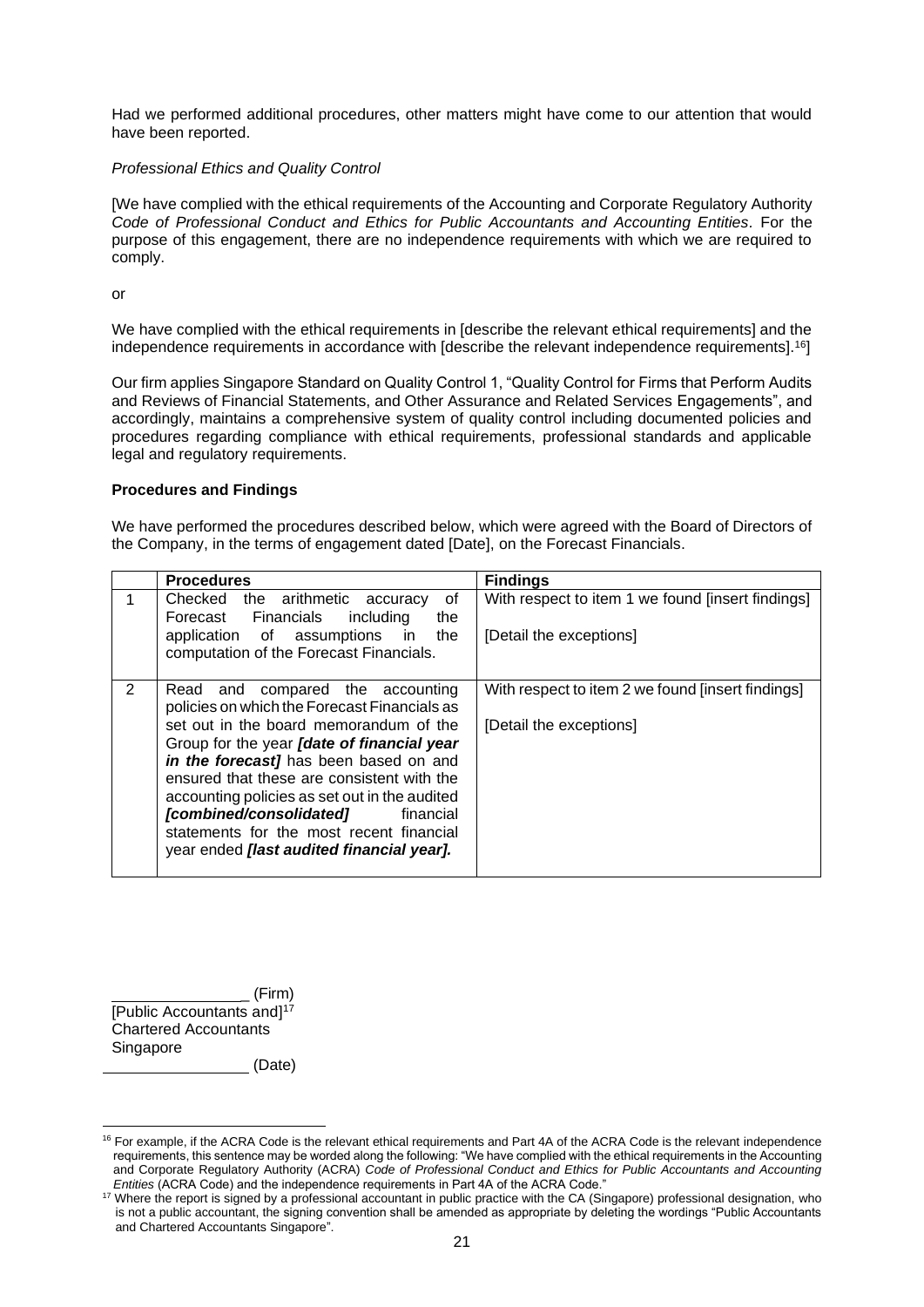Example 7: Confirmation on Internal Controls in relation to SGX Listing Rule 246(9)

The Board of Directors [Name of the company] [Address]

[Date]

Dear Sirs

**Confirmation on Internal Controls of [Name of the company] (the "Company"), and its subsidiaries listed in Appendix [ ] (refer collectively as the "Group") pursuant to Rule 246(9) of the SGX-ST Listing Manual** 

In connection with the audit of the financial statements of the Company and its subsidiaries (the "Group") for the year ended *[year end]*, we have reviewed aspects of books, records, and internal accounting controls of the Company. The purpose of our audit was for us to express an opinion on the financial statements, which included consideration of internal control relevant to the preparation of the financial statements in order to design audit procedures that are appropriate in the circumstances.

Due to the test nature and other inherent limitations of an audit, together with the inherent limitations of any accounting and internal control system, there is an unavoidable risk that some material misstatements of the financial statements, whether due to fraud or error, may not be detected. Accordingly, our internal control observations are limited to those matters that we have identified during the audit and do not necessarily include all deficiencies in internal control that may exist in which a more extensive special examination of the system of internal accounting controls might uncover. The purpose of the audit is not to express an opinion on the internal control.

It is the responsibility of the management of the Company to devise and maintain a system of internal accounting controls sufficient to provide reasonable assurance that assets are safeguarded against loss from unauthorised use or disposition and to ensure that transactions are properly authorised and that they are recorded as necessary to permit the preparation of financial statements which give a true and fair view of the Company and subsidiaries' state of affairs and their results of the operations for the [year ended] and to maintain accountability of assets.

During the course of our audit, we have identified certain matters on the internal accounting control systems of the Company and its subsidiaries set out in Appendix [ ] of this letter and have discussed this with management's representative, Mr *[ ]*. Management comments are included herein.

For the purposes of this letter, a material weakness is a reportable condition in which the design or operation of one or more of the internal control components do not reduce to a relatively low level the risk that misstatements caused by the error or fraud in amounts that, in our judgement, would be material in relation to the financial statements for the year ended *[year end].*

During the course of our audit of the financial statements of the Company and its subsidiaries for the year ended *[year end]*, nothing has come to our attention that caused us to believe that there was any material weakness in internal control in the preparation of these financial statements.

This report is not intended to be exhaustive and deals only with the more important matters that come to our attention during the audit. The audit would not necessarily disclose all matters in the Group's internal controls that might be reportable conditions and, accordingly, would not necessarily disclose all reportable conditions that are also considered to be material weaknesses as defined above. None of the matters described in our observations and recommendations is believed to be a material weakness as defined above.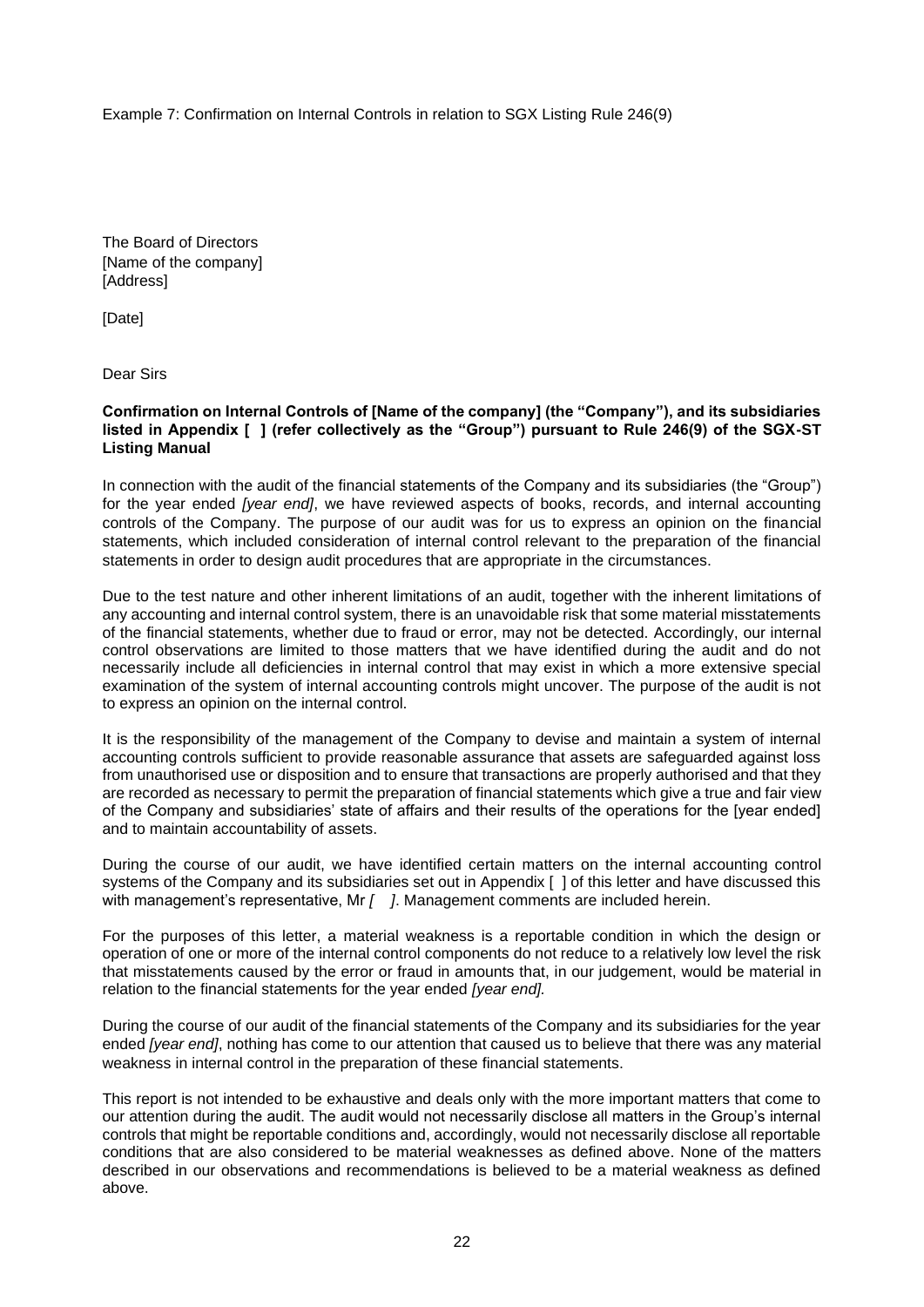This report is issued solely for the purpose of the application for listing of the Company on the Singapore Exchange Securities Trading Limited ("SGX-ST") and is not intended to be used, quoted, or referred to, in whole or in part, for any other purpose or to be made available to any other party other than the SGX-ST without our prior written consent. We do not accept any responsibility for loss or liability to any third party howsoever arising out of the use of this report.

Yours faithfully,

Public Accountants and Chartered Accountants

Singapore [date]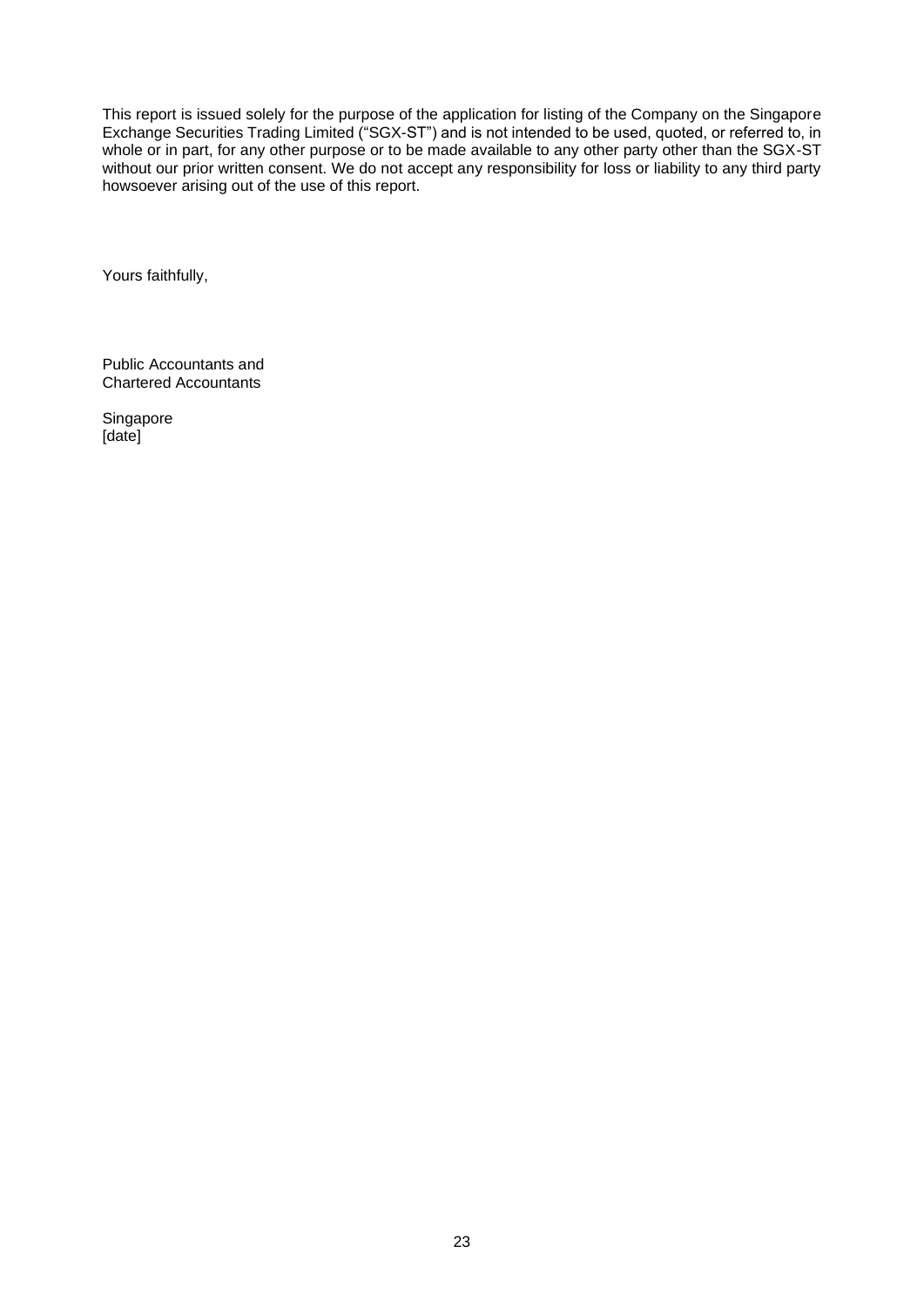## **APPENDIX 2**

#### **Audit Procedures Relating to Public Offering Documents**

1. The principles set out in *Singapore Standards on Auditing* are generally appropriate to the conduct of the reporting auditors' work. The following procedures amplify those given in the standards, and are applicable to this type of engagement.

Engagement acceptance and terms of reference

- 2. The reporting auditor should observe the requirements in SSQC 1 "Quality Control for Firms that Perform Audits and Reviews of Historical Financial Information, and other Assurance and Related Services Engagements" relating to engagement acceptance procedures in paragraphs 28 to 35.
- 3. The reporting auditor should establish, in writing, the terms of any engagement to provide an opinion on any information (for example, audit of financial statements for the track record period, report on pro forma financial information; re-stated financial statements; interim financial information; profit forecasts) to be included in a prospectus. It is recommended that for these terms be set out in a letter covering all of the specified reports or other work requested of the reporting auditor.
- 4. The reporting auditor may be appointed to act alone or jointly with another auditor with regard to the public offering document. When the reporting auditor is appointed as joint auditors, he should be aware that the other auditor would need access to information contained in his audit files. In principle, therefore, the reporting auditor should be prepared to cooperate with the other auditor and to make available to him such information as he may require for the purpose of the report.

#### Planning, controlling and recording

- 5. The reporting auditor should agree the terms of his engagement with the issuer. This should be done even where the reporting auditor has an existing audit engagement with the issuer. The principles contained in SSA 210: "Agreeing the Terms of Audit Engagements" should be applied, with appropriate modifications. An engagement letter should be prepared, dealing with, *inter alia*:
	- the preparation of an independent auditors' report for inclusion in the prospectus or circular;
	- the audit or review of any interim accounts which may be necessary;
	- the nature of any comfort letters required in relation to the directors' statements concerning borrowings, the adequacy of working capital, or other financial information;
	- the review of any profit forecasts and the preparation of a report thereon to be included in the prospectus with the forecasts;
	- the reporting auditor's need to have the opportunity to attend meetings at which the prospectus will be drafted, to receive draft copies of the prospectus, and generally to be satisfied with the form and context of his report in the final version before giving his consent to the issue of the prospectus;
	- the timeline for preparation and publication of the prospectus, and the deadlines which are to be met; and
	- the reporting auditor's need to be able to communicate with the issuer's auditors and other professional advisers if applicable.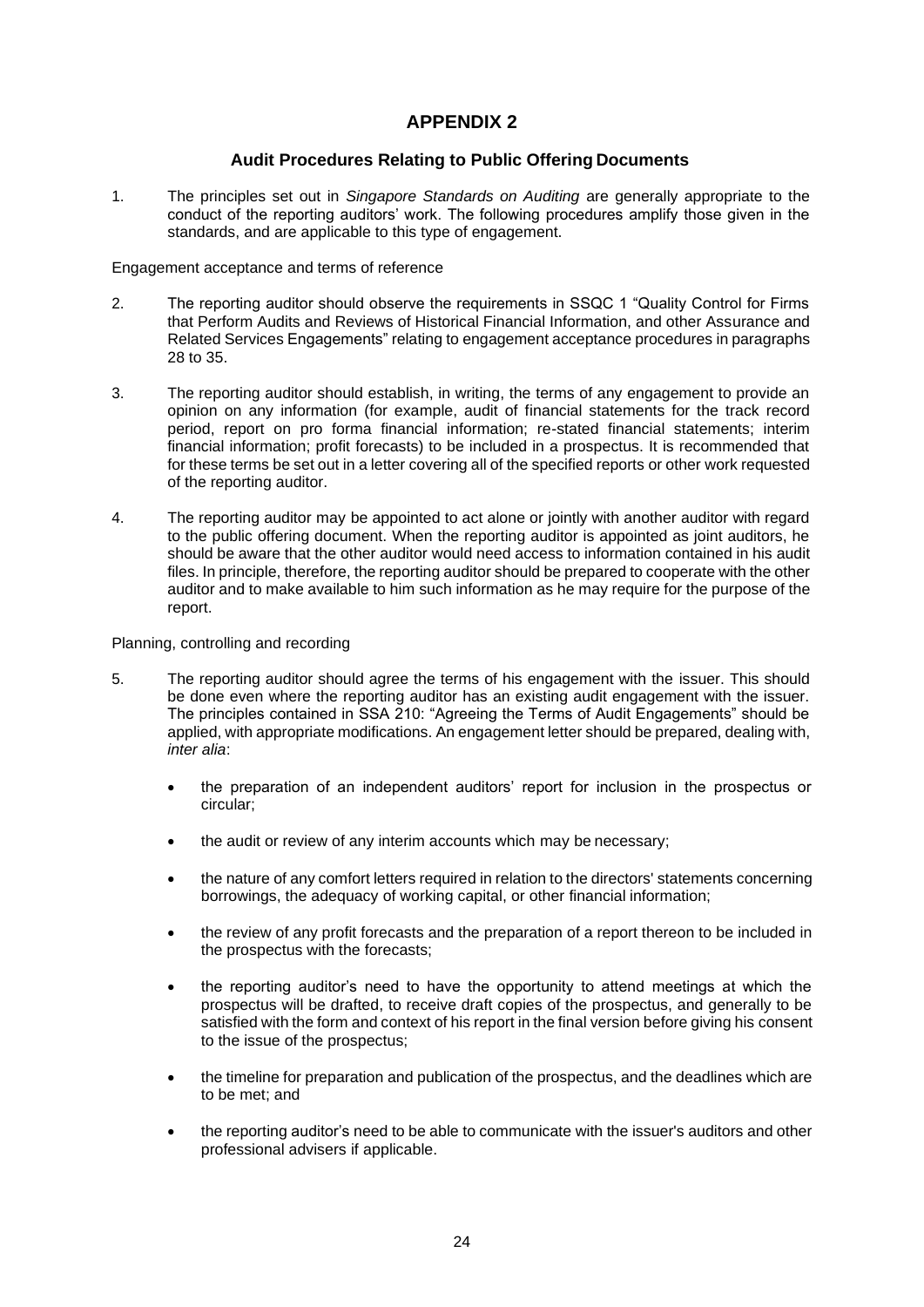- 6. The reporting auditor should request that the engagement letter is acknowledged and confirmed in writing.
- 7. When joint reporting auditors are appointed the detailed work involved in preparing the reporting auditors' report may, for practical reasons, be divided between them. This should be agreed between the joint-reporting auditors, and may form part of the engagement letter. However, irrespective of any such arrangement, the joint reporting auditors are responsible for the entire accountants' report. Accordingly, the firms of accountants should liaise with each other on a regular basis, having particular regard to any problems that are identified. Procedures by which such consultations are to take place should be agreed at the planning stage.
- 8. In planning the detailed procedures to be carried out, the reporting auditor should conduct a preliminary review of the affairs of the issuer, and of the financial information that will form the basis of his report. A consideration of the design and implementation of internal controls relating to financial reporting should also be performed as part of risk assessment and planning. Apart from assisting the planning of his work, such considerations may also indicate whether there may be factors likely to restrict the scope of his work, or give rise to a qualification of his report, or are such that the issuer or its adviser might decide not to proceed, or the purpose of the prospectus might fail to be achieved. If any such factors are identified they should be reported immediately to the issuer and the adviser.
- 9. The extent of the work which the reporting auditor will need to carry out in relation to his report will be influenced by whether all the financial statements to be reported upon have previously been subjected to audit, and whether the reporting auditor himself audited the financial statements on which the report is to be based.
- 10. Where other material financial information is to be included in the financial statements it will be necessary to carry out audit work before it can be included in order to ensure that it can provide a satisfactory basis for his opinion. Audit work will also be required where financial information has been a constituent part of audited financial statements, without having been the specific subject of an audit opinion, e.g. the results of a single division or branch of a large company. Even if he does not carry out the detailed additional audit work himself, the reporting auditor should be closely involved in its planning, control and review.
- 11. The reporting auditor should apply the procedures described in SSA 560 "Subsequent Events" to ensure that any significant events between the dates of the latest audited financial statements and the publication of the prospectus are identified and correctly reflected in the financial information reported on.
- 12. The reporting auditor should control and record his work. This will involve the direction and supervision of his staff and the review of their work, and the preparation of working papers to record the procedures carried out. A large part of the work performed will often take the form of reviewing files and documents, and discussions with the issuer's management, staff and professional advisers. Particular care should be taken to ensure that the working papers adequately reflect the nature of these procedures, the evidence examined and the conclusions reached.

#### Evidence

- 13. The reporting auditor should obtain sufficient appropriate evidence to enable him to prepare the financial information to be included in his report and to form an opinion on that information.
- 14. To assist the reporting auditor in presenting his report and forming an opinion as to whether the financial information it contains is presented in accordance with [applicable financial reporting framework], in all material respects, he should review and discuss with management the features and trends of the results during the relevant period.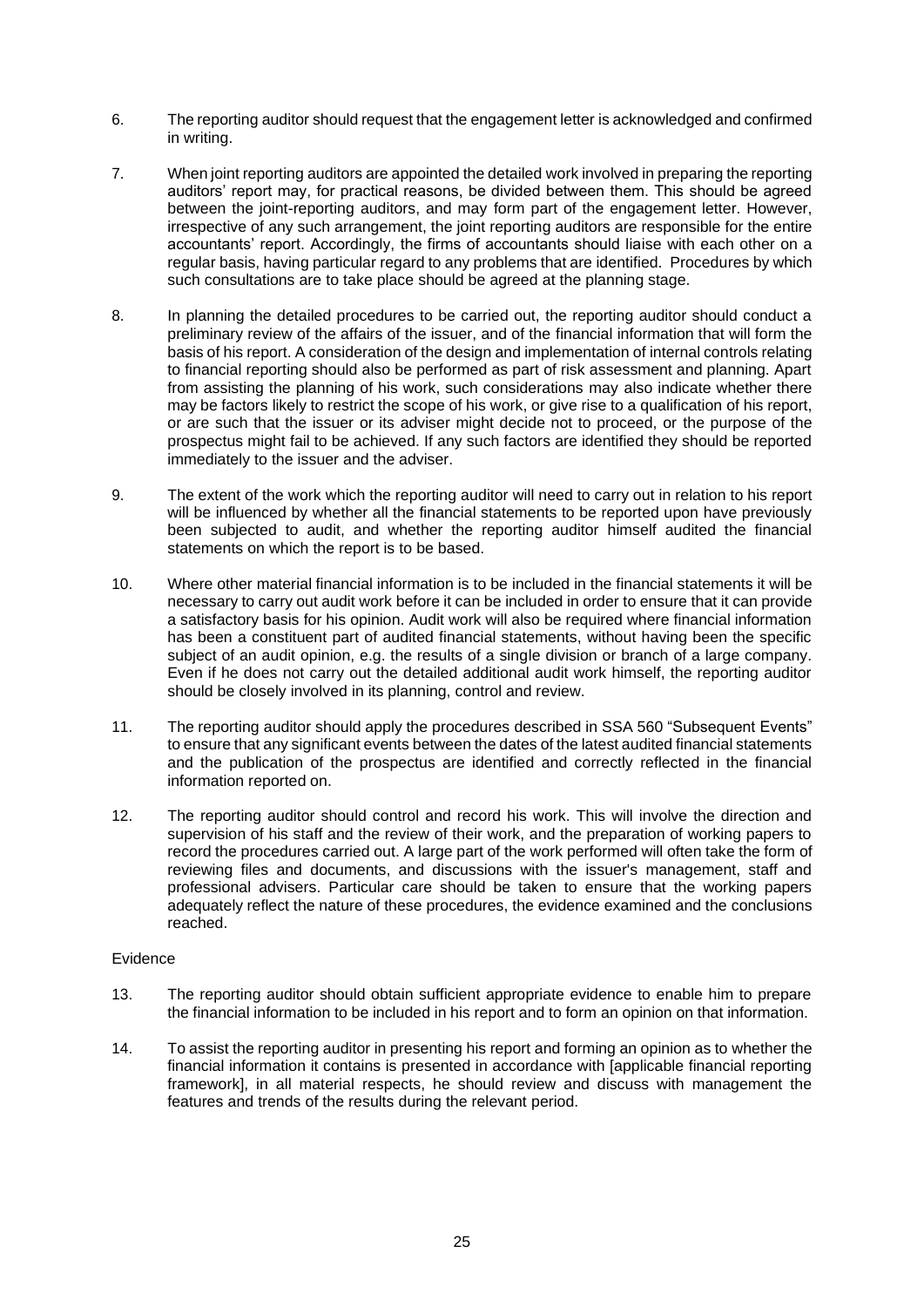- 15. The reporting auditor should review the audit working papers relating to the periods to be covered by his report. Where the reporting auditor was not himself the auditor for these periods, he will need to liaise with the auditor in order to make use of his working papers, and to obtain the information and explanations necessary to answer any questions resulting from this review. The reporting auditor may also seek further clarification from the auditor of any important issues arising from his discussions with management.
- 16. The object of this review of the audit working papers is to enable the reporting auditor to determine the extent to which he is able to rely on the audit work already performed, and to ascertain whether any further procedures are necessary. Careful consideration should be given to any problems which arose during the audit of the financial statements for the relevant periods, and to the manner in which they were resolved.
- 17. As part of his review of the audit working papers, the reporting auditor should undertake a general assessment of the issuer's accounting systems and records during the period covered by his report, in order to determine their reliability as sources of evidence.
- 18. The reporting auditor should pay particular attention to any difficult or contentious points which come to light during his discussions with the issuer's management (or auditors), and to matters critical to the ascertainment of profit or the presentation of results.
- 19. If the reporting auditor cannot satisfy himself in all material aspects by the procedures outlined above, he may need to undertake further detailed audit procedures. Where it is impracticable for him to carry out auditing procedures relating to earlier years, his reservations should be stated in his report. However, if additional assurance is required by the accountant only in respect of the latest period under review, then it may still be possible to arrange for supplementary audit procedures in the relevant areas to be carried out.

Review of financial statements

- 20. The reporting auditor will need to review the relevant financial statements at several stages of his work, for example:
	- as part of his planning and preliminary review procedures;
	- during his review of the audit working papers; and
	- in order to determine whether any adjustments are required to the figures for the purposes of his report.
- 21. In carrying out a review of the financial statements, the reporting auditor should give special attention to any matters which have resulted in modified auditors' reports. The reporting auditor will need to consider carefully the significance of any such qualifications for his auditor's report. In some cases, uncertainties which gave rise to a modified auditors' report in previous financial statements may have been resolved, and it may therefore be possible to make adjustments to the reported results in order to avoid any need to qualify the opinion in the auditor's report. Where the reporting auditor concludes that he need not, for the purposes of his report, repeat a previously modified audit opinion which is significant, the financial statements should clearly state how the matter was resolved in the basis of preparation - for example as a result of adjustments made or additional procedures carried out.
- 22. The reporting auditor will need to review the appropriateness of all the accounting policies, as well as their compliance with accounting standards and the consistency of their application. Wherever practicable all the financial information included to be reported by the reporting auditor should be set out on the basis of the current accounting policies, i.e. the policies to obtain the assurance he needs for his report.
- 23. The use of analytical review procedures as part of the review of the financial statements will enable the reporting auditor to form a better understanding of the nature of the business and of the principal factors influencing its development during the relevant period. Any unusual features or unexpected fluctuations need to be adequately explained if the reporting auditor is to obtain the assurance he needs for his report.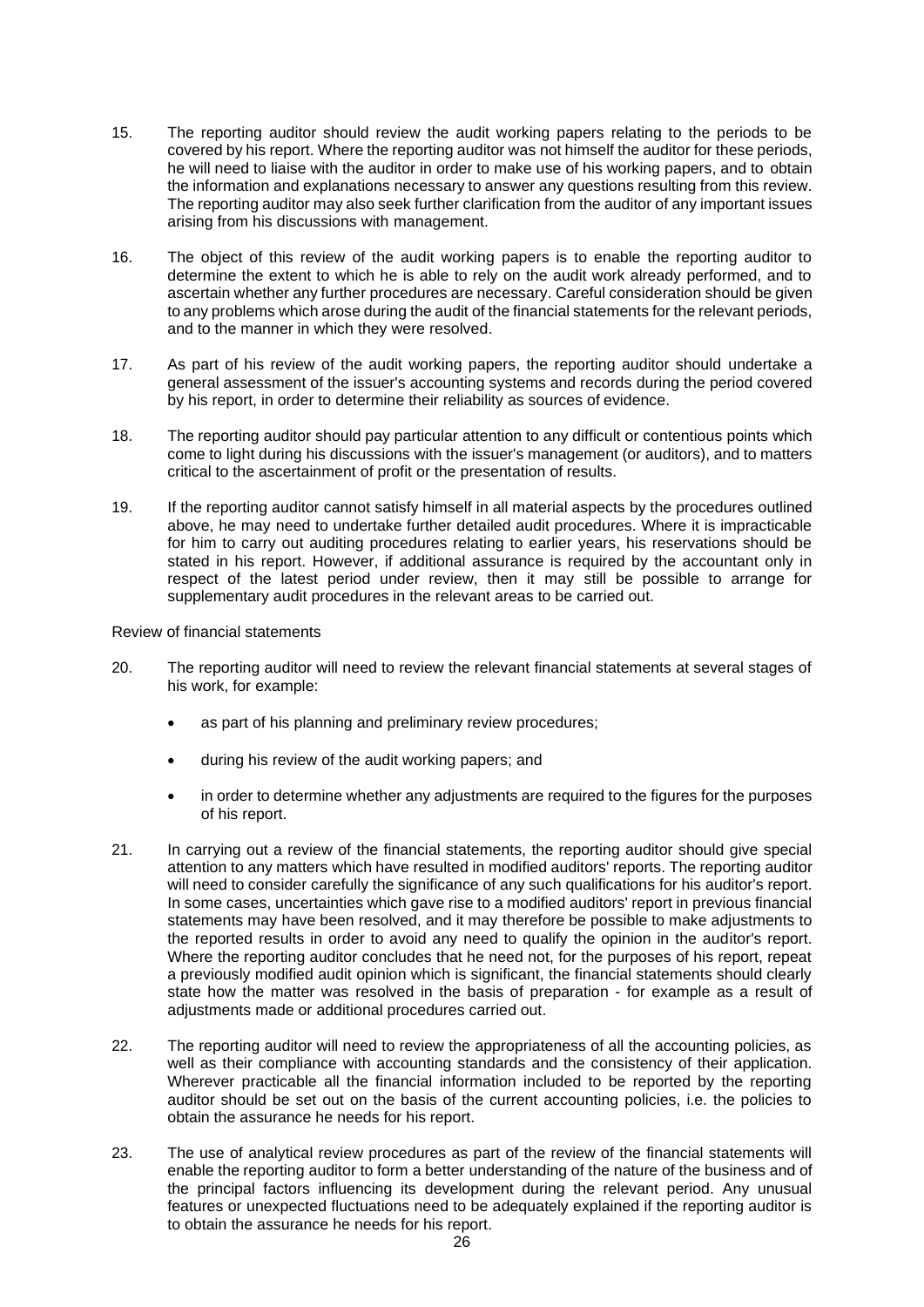## **APPENDIX 3**

## **Considerations Relating to Re-Audits of Prior Years' Financial Statements**

Audits of Financial Statements That Have Been Previously Audited

- 1. The relevant laws, rules and regulations do not require an audit to be performed on financial statements that have been previously audited and reported on.
- 2. If the reporting auditor is considering performing a re-audit, the communications described under *Communications Between Predecessor Auditor, Current Auditor and Reporting Auditor*  of this SAP apply (refer to paragraphs [19] to [28]). In addition, the reporting auditor should state that the purpose of the inquiries is to obtain information about whether to accept an engagement to perform a re-audit.
- 3. If the reporting auditor accepts the re-audit engagement, he or she may consider the information obtained from inquiries of the predecessor auditor and review of the predecessor auditor's report and working papers in planning the re-audit. However, the information obtained from those inquiries and any review of the predecessor auditor's report and working papers is not sufficient to afford a basis for expressing an opinion. The nature, timing, and extent of the audit work performed and the conclusions reached in the re-audit are solely the responsibility of the reporting auditor performing the re-audit.
- 4. The reporting auditor should plan and perform the re-audit in accordance with SSAs. The reporting auditor should not assume responsibility for the predecessor auditor's work or issue a report that reflects divided responsibility.
- 5. If the reporting auditor has audited the current period, the results of that audit may be considered in planning and performing the re-audit of the preceding period or periods and may provide evidential matter that is useful in performing the re-audit.
- 6. If, in a re-audit engagement, the reporting auditor is unable to obtain sufficient appropriate evidence to express an opinion on the financial statements, the reporting auditor should qualify or disclaim an opinion because of the inability to perform procedures he considers necessary in the circumstances.
- 7. The reporting auditor should request working papers for the period or periods under re-audit and the period prior to the re-audit period. However, the extent, if any, to which the predecessor auditor permits access to the working papers is matter of judgement.
- 8. In a re-audit, the reporting auditor generally will be unable to observe inventory or make physical counts at the re-audit date or dates. In such cases, the reporting auditor may consider the knowledge obtained from his or her review of the predecessor auditor's working papers and inquiries of the predecessor auditor to determine the nature, timing, and extent of procedures to be applied in the circumstances. The reporting auditor performing the re-audit should, if material, observe or perform some physical counts of inventory at a date subsequent to the period of the re-audit, in connection with a current audit or otherwise, and apply appropriate tests of intervening transactions. Appropriate procedures may include tests of prior transactions, reviews of records of prior counts, and the application of analytical procedures, such as gross profit tests.

#### Reporting

- 9. When the reporting auditors conclude that they need not, for the purposes of their report, repeat either:
	- a previously qualified audit opinion; or
	- a fundamental uncertainty reported as part of the basis of their opinion;